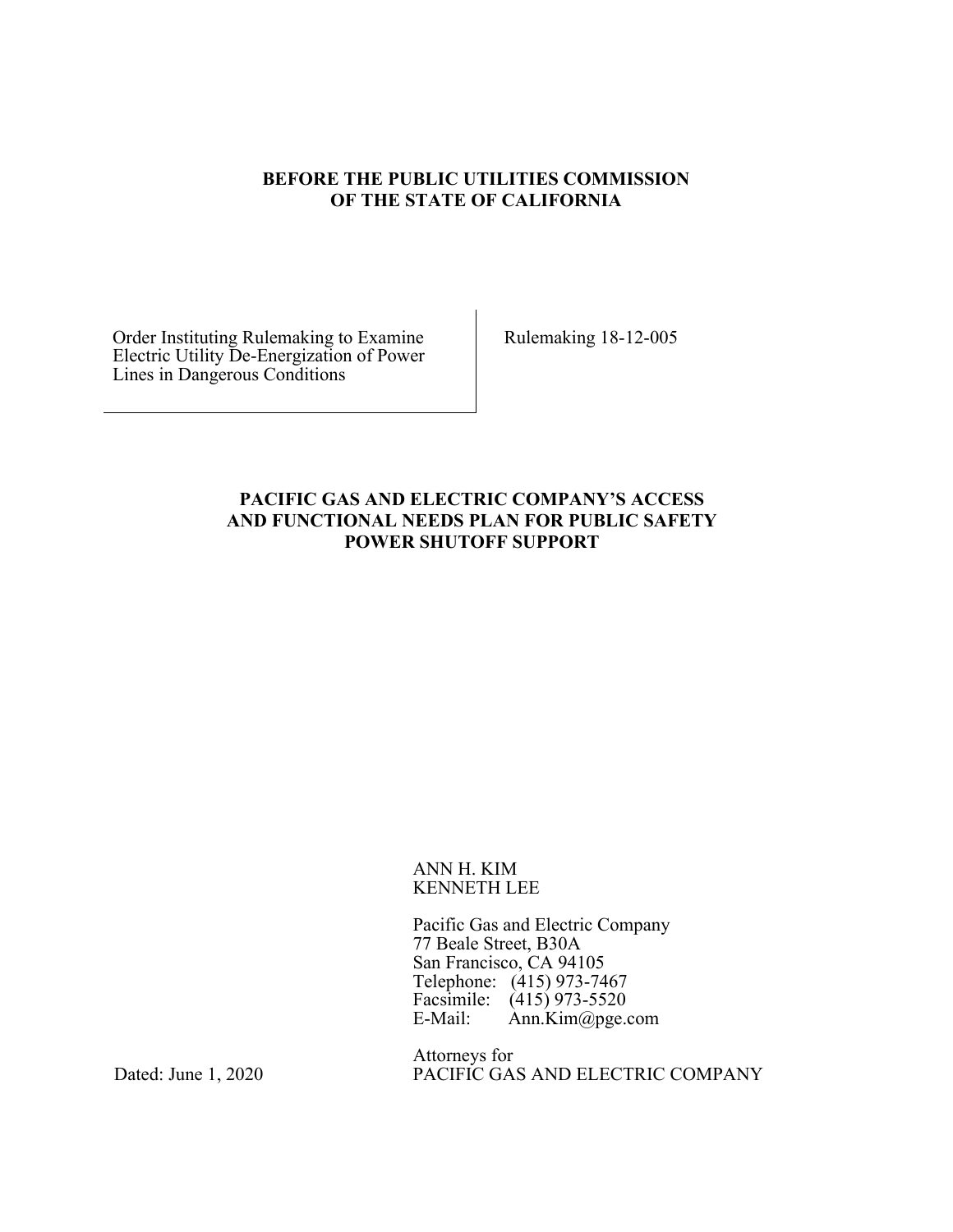### **BEFORE THE PUBLIC UTILITIES COMMISSION OF THE STATE OF CALIFORNIA**

Order Instituting Rulemaking to Examine Electric Utility De-Energization of Power Lines in Dangerous Conditions

Rulemaking 18-12-005

#### **PACIFIC GAS AND ELECTRIC COMPANY'S ACCESS AND FUNCTIONAL NEEDS PLAN FOR PUBLIC SAFETY POWER SHUTOFF SUPPORT**

In accordance with Conclusion of Law 36 of the California Public Utilities Commission's

Phase 2 De‐Energization Decision (D.) 20‐05‐051, Pacific Gas and Electric Company

respectfully submits this initial plan regarding its efforts designed to support people and

communities with access and functional needs (AFN) during Public Safety Power Shutoff

deenergization events (AFN Plan).

Respectfully Submitted,

ANN H. KIM KENNETH LEE

By: */s/ Ann H. Kim*  ANN H. KIM

Pacific Gas and Electric Company 77 Beale Street, B30A San Francisco, CA 94105 Telephone: (415) 973-7467 Facsimile:  $(415)$  973-5520<br>E-Mail: Ann.Kim@pge.  $Ann.Kim@pge.com$ 

Dated: June 1, 2020

Attorneys for PACIFIC GAS AND ELECTRIC COMPANY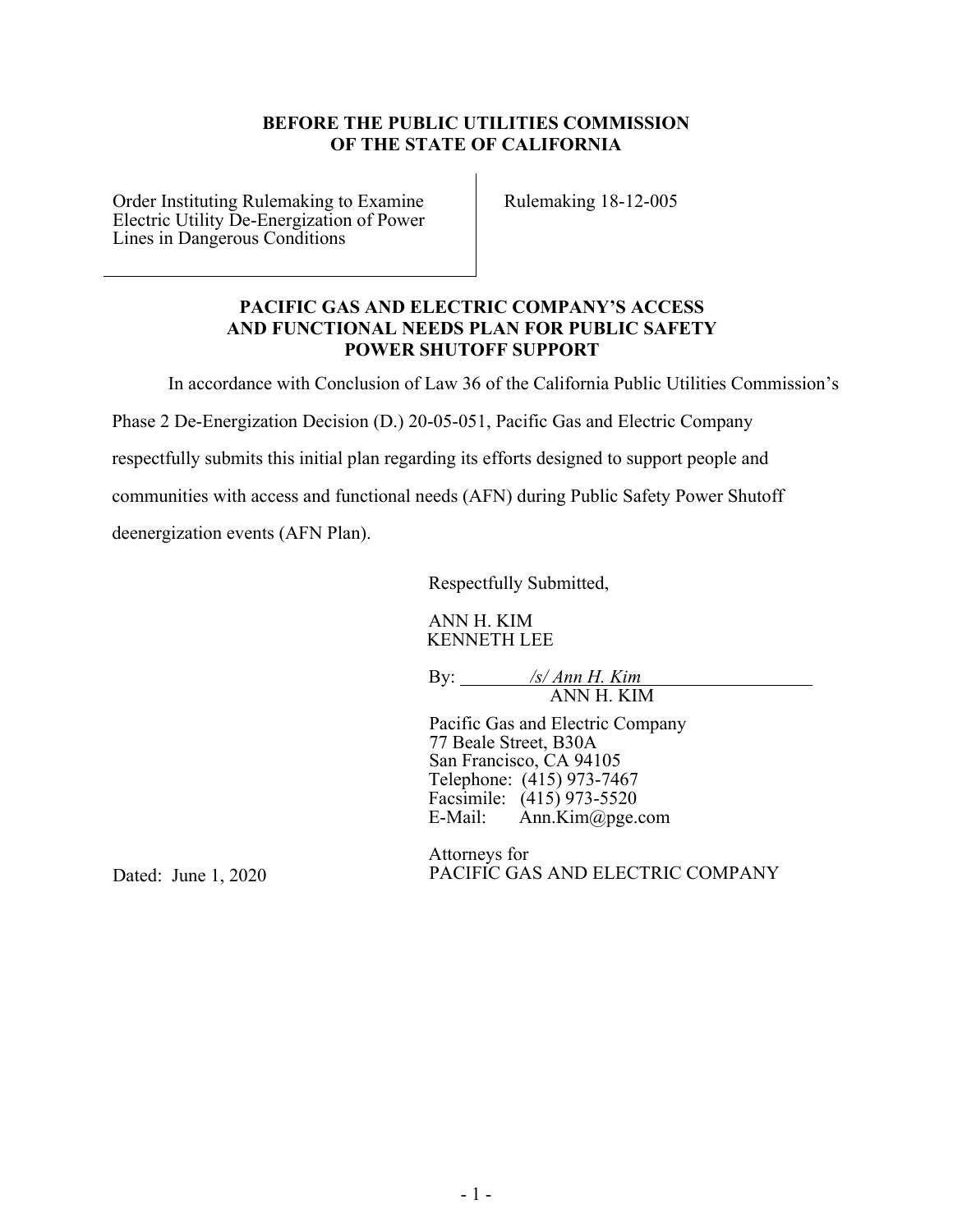# Pacific Gas and Electric Company's Access and Functional Needs Plan for Public Safety Power Shutoff Support



June 1, 2020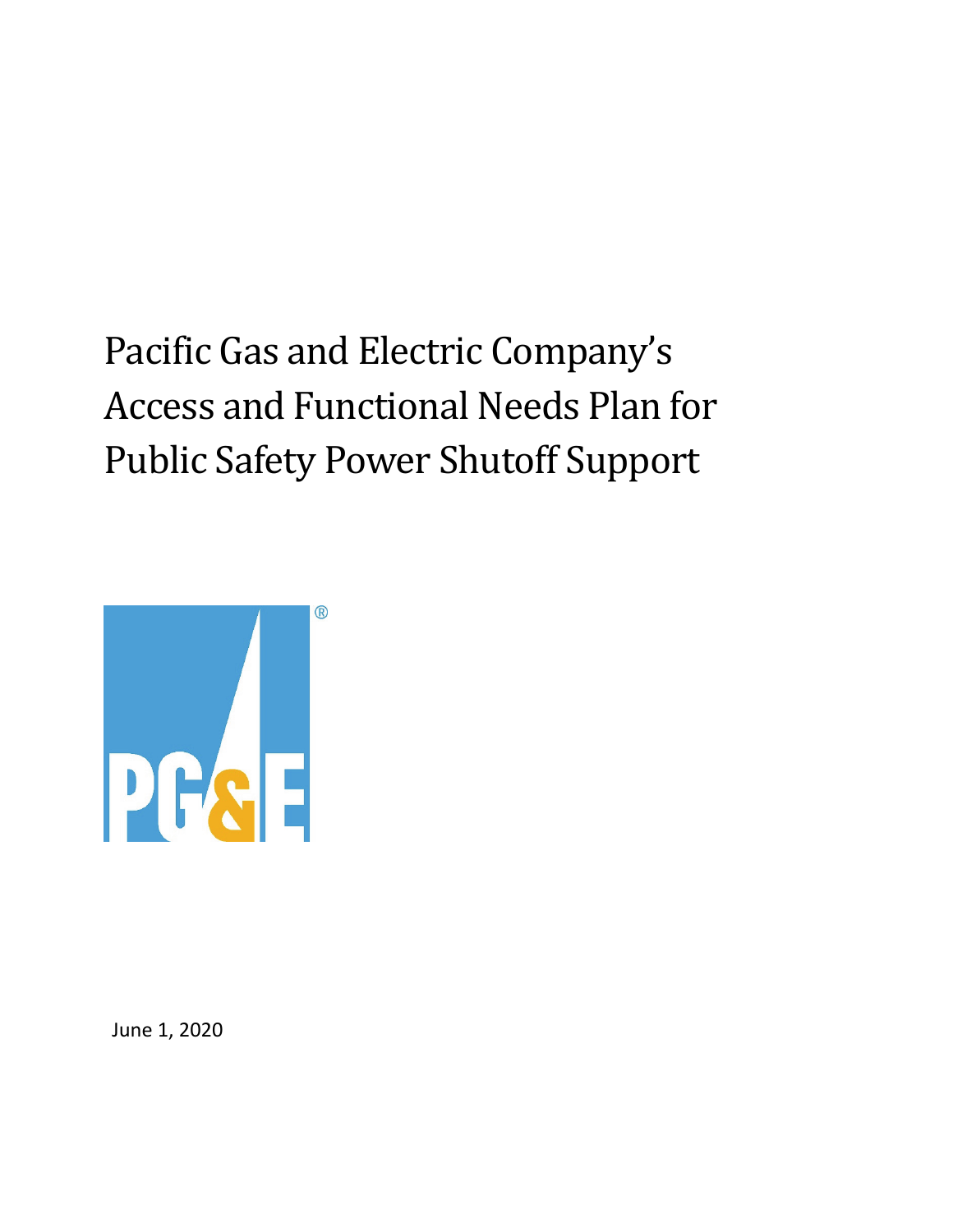# **Table of Contents**

| 1                       |                |                                                                                                          |  |
|-------------------------|----------------|----------------------------------------------------------------------------------------------------------|--|
| $\overline{2}$          |                |                                                                                                          |  |
|                         | 2.1            |                                                                                                          |  |
|                         | 2.2            |                                                                                                          |  |
|                         | 2.2.1          |                                                                                                          |  |
|                         | 2.2.2          |                                                                                                          |  |
|                         | 2.2.3          |                                                                                                          |  |
| $\overline{\mathbf{3}}$ |                |                                                                                                          |  |
|                         | 3.1            |                                                                                                          |  |
|                         | 3.2            |                                                                                                          |  |
|                         | 3.3            | Programs Serving Medically Sensitive, Low-Income Customers and Disadvantaged                             |  |
|                         |                |                                                                                                          |  |
|                         | 3.3.1          |                                                                                                          |  |
|                         | 3.3.2          |                                                                                                          |  |
|                         | 3.3.3<br>3.3.4 | California Alternate Rates for Energy Program (CARE) / Family Electric Rate Assistance Program (FERA).12 |  |
|                         | 3.4            |                                                                                                          |  |
|                         | 3.5            |                                                                                                          |  |
| 4                       |                |                                                                                                          |  |
|                         | 4.1            |                                                                                                          |  |
|                         | 4.1.1          |                                                                                                          |  |
|                         | 4.1.2          |                                                                                                          |  |
|                         | 4.1.3          |                                                                                                          |  |
|                         | 4.2            |                                                                                                          |  |
|                         | 4.3            |                                                                                                          |  |
|                         | 4.4            |                                                                                                          |  |
|                         | 4.5            |                                                                                                          |  |
|                         | 4.6            |                                                                                                          |  |
| 5                       |                |                                                                                                          |  |
|                         | 5.1            |                                                                                                          |  |
|                         | 5.2            |                                                                                                          |  |
|                         | 5.3            |                                                                                                          |  |
|                         | 5.4            |                                                                                                          |  |
|                         | 5.5            |                                                                                                          |  |
|                         | 5.5.1          |                                                                                                          |  |
|                         | 5.5.2          |                                                                                                          |  |
|                         | 5.6            |                                                                                                          |  |
| 6                       |                |                                                                                                          |  |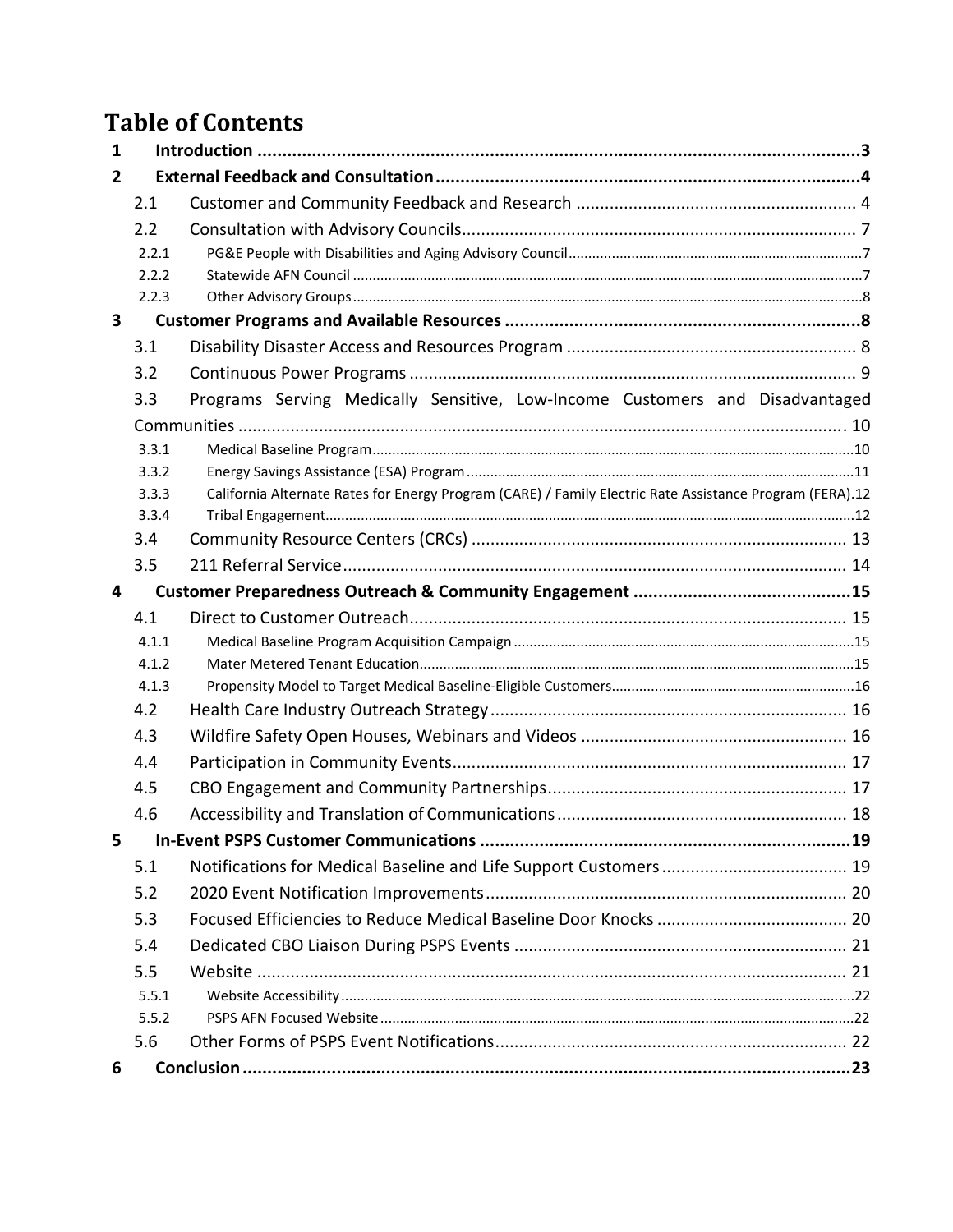# **1 Introduction**

In accordance with Conclusion of Law 36 of the California Public Utilities Commission's (CPUC or Commission) Phase 2 De‐Energization Decision (D.) 20‐05‐051, Pacific Gas and Electric Company (PG&E or Company) respectfully submits this initial plan regarding its efforts designed to support people and communities with access and functional needs (AFN) during Public Safety Power Shutoff (PSPS) de‐ energization events (AFN Plan).

Based on feedback from customers and other stakeholders, PG&E understands the primary needs related to PSPS amongst AFN customers are emergency preparedness education, continuous power support, access to transportation and food replacement, as well as timely and accurate event information with translated communications. PG&E is committed to providing preparedness education, an improved notification experience and additional services and resources to AFN and medically sensitive customers in advance of and during PSPS events - either directly or in partnership with Community Based Organizations (CBOs). PG&E also recognizes partnerships with CBOs are vital as they have the expertise and trust to meet our AFN customers' needs during emergencies.

As defined in the CPUC PSPS Phase 1 Decision (D. 19‐05‐042), the AFN population consist of "individuals who have developmental or intellectual disabilities, physical disabilities, chronic conditions, injuries, limited English proficiency or who are non-English speaking, older adults, children, people living in institutionalized settings, or those who are low income, homeless, or transportation disadvantaged, including, but not limited to, those who are dependent on public transit or those who are pregnant."<sup>1</sup> Using a variety of data sources, PG&E has determined that, based on the CPUC's definition of AFN populations, over 80% of residential PG&E customers are estimated to have one or more AFN attributes, and just over 70% are located in a Tier 2 or Tier 3 High Fire Threat District (HFTD).

PG&E's AFN Plan includes a summary of the research, feedback and external input that has shaped the AFN population support strategy before and during PSPS events, the programs that serve these customers, the preparedness outreach approaches that are focused on vulnerable populations, and the in-event customer communications that serve AFN populations. PG&E will also provide quarterly updates to the Commission regarding the progress towards meeting the established AFN plan described herein, and the impact of its efforts to address this population during de‐energization events.

This AFN plan also accounts for requirements and leverages plans and resources authorized from overlapping proceedings, including the Wildfire Mitigation Plan (Rulemaking (R.) 18‐10‐007), Self‐ Generation Incentive Program (SGIP) (R. 12‐11‐005), Low Income Programs (A. 19‐11‐003), and Disconnections (R. 18‐07‐005).

PG&E has previously described its approaches for supporting and communicating with customers in its

<sup>&</sup>lt;sup>1</sup> PSPS Phase 1 Decision, D.19-05-042 at pp. A6 – A7.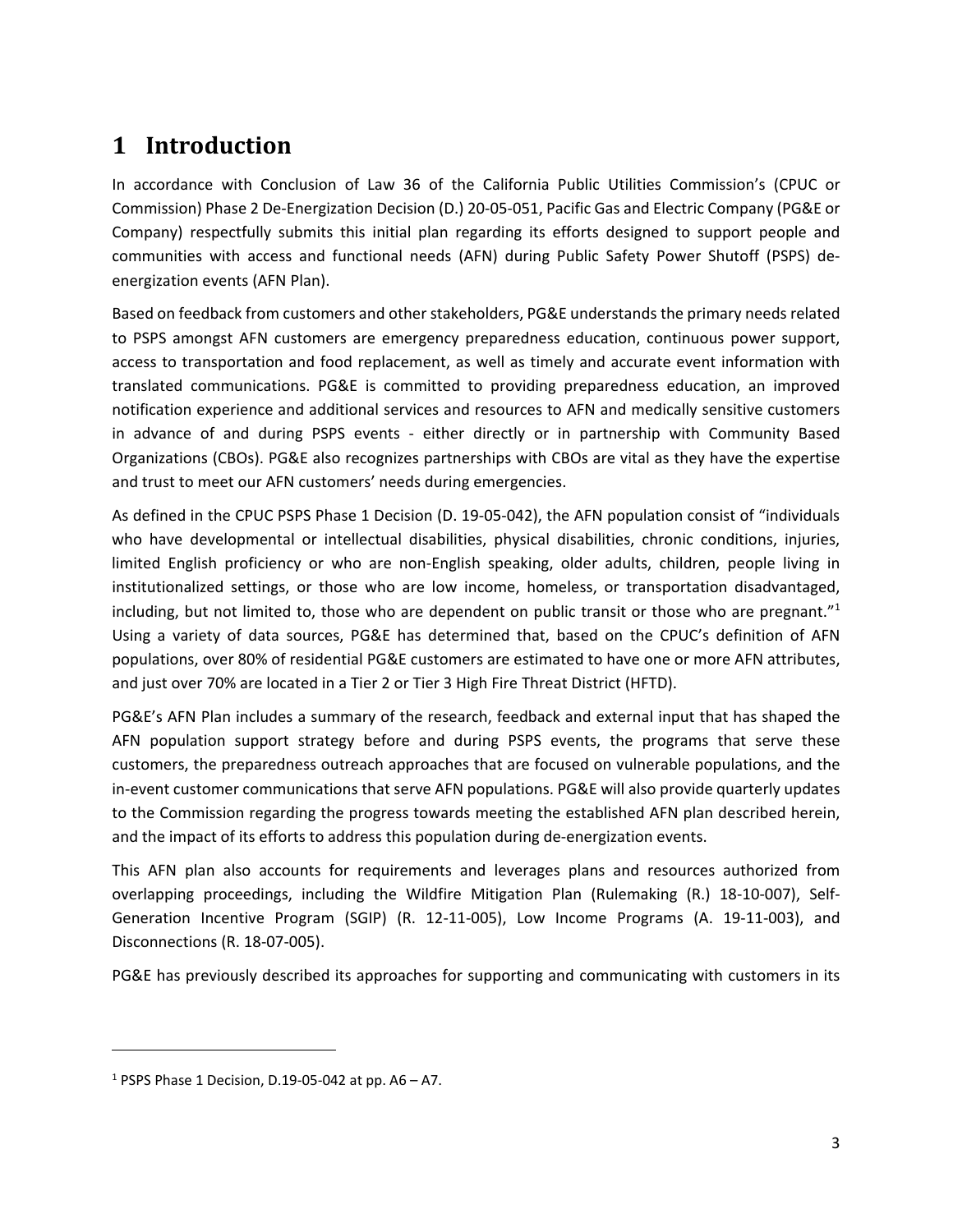2020 Wildfire Mitigation Plan (Sections 5.3.9 and 5.6.2),<sup>2</sup> which applies to all vulnerable populations within its territory. This AFN plan, however, is focused on PG&E's approaches for serving its most vulnerable customers leading up to and during PSPS events. These most vulnerable customers include low-income, medically sensitive, and/or limited English proficiency customers.

For details on PG&E's plan to support customers with limited English proficiency, PG&E references its 2020 Community Wildfire Safety Program (CWSP) Outreach Workplan and Budget (CWSP Outreach Workplan), which includes the translated communications approaches, channels and plans for implementation.<sup>3</sup> PG&E intends to report the progress of its translation strategy in the quarterly AFN progress updates.

Finally, please note that the scope of this AFN plan is specific to PSPS support and does not include all accessibility‐related activities undertaken by the Company.

# **2 External Feedback and Consultation**

PG&E is focused on listening to its customers and key partners to understand needs and desires of potentially impacted communities to account for and act on the feedback received in its design, implementation and identification of opportunities to improve its support to vulnerable customers. The following section describes PG&E's approaches for collecting feedback from customers and key partners, which enable PG&E to more strategically act on the lessons learned through outreach, community partnerships and notifications, as applicable.

PG&E is focused on continuously learning from previous PSPS events and listening to its customers and key partners about how the Company can improve by collecting feedback and taking action to enhance customers' experience.

# **2.1 Customer and Community Feedback and Research**

In 2019 and early 2020, PG&E solicited and evaluated customer feedback about the PSPS program, including support and services offered to customers and communities, as well as PG&E's implementation of the PSPS protocols. Feedback was obtained through a variety of channels, including listening sessions and working groups with local governments, tribes, and critical facilities, open houses and webinars held with customers and communities, wildfire and PSPS awareness studies, feedback received on digital channels, co-creation sessions with customers, partners and PG&E employees, notification message testing, and a PSPS experience survey.

As a result of this research, PG&E has focused on the following customer‐related improvements, including reducing wildfire potential, improving situational awareness and reducing the impacts of PSPS events on customers and communities. This includes reducing the potential number of impacted

<sup>&</sup>lt;sup>2</sup> https://www.pge.com/pge\_global/common/pdfs/safety/emergency-preparedness/naturaldisaster/wildfires/wildfire‐mitigation‐plan/2020‐Wildfire‐Safety‐Plan.pdf

<sup>3</sup> Advice Letter 4249‐G/5827‐E.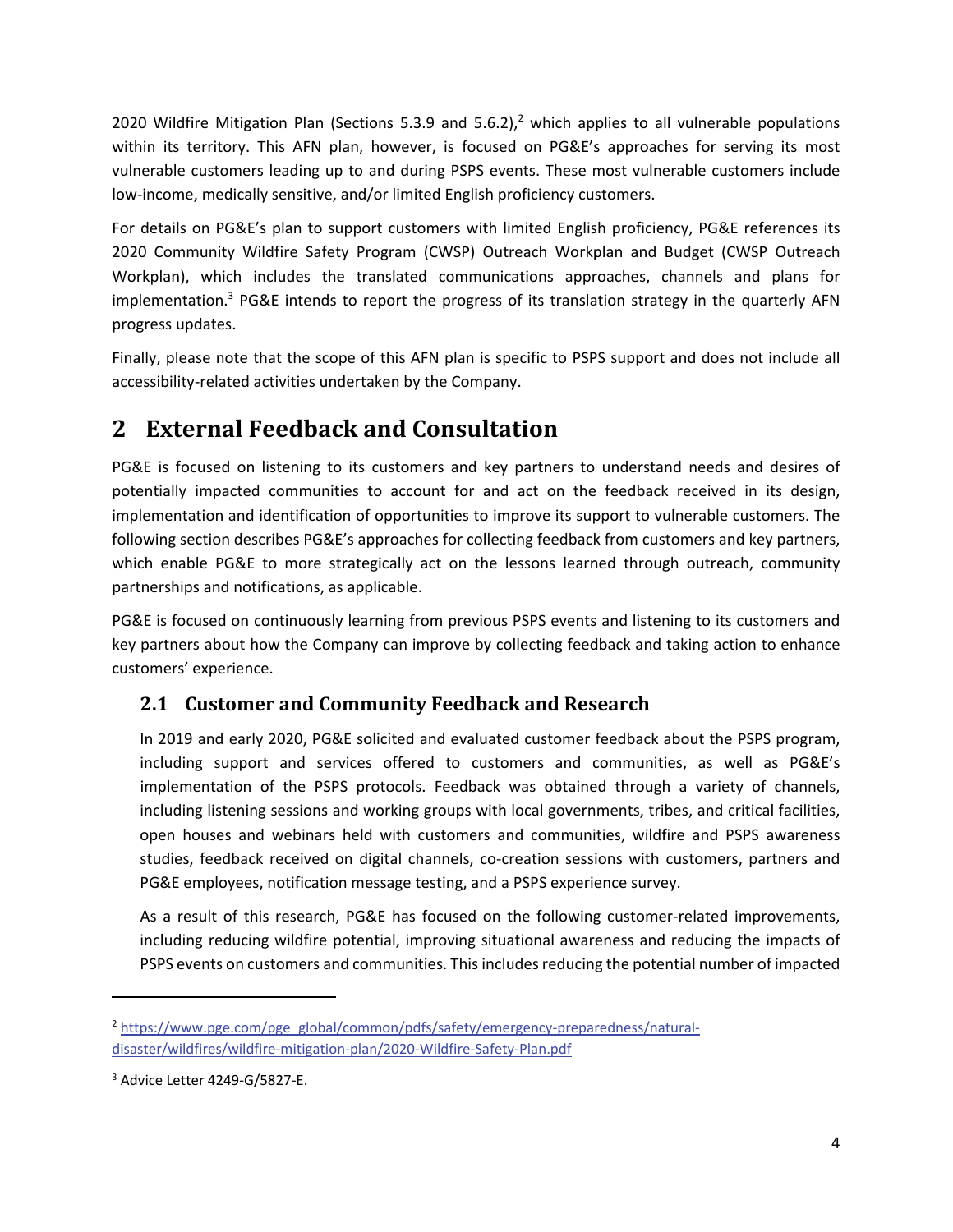customers and duration and frequency of events, as well as providing timelier and more accurate event information for all stakeholders, revising content of customer notifications, optimizing approaches for providing translations, and providing more resources to vulnerable customers. PG&E's bi-weekly corrective action report more fully describes these customer feedback channels.<sup>4</sup>

Additionally, in order to gain the most holistic understanding of the Medical Baseline Program, PG&E conducted research focused on the Medical Baseline Program, including program awareness, customer experience, and PSPS related awareness and notifications. This research was conducted in three phases:

- 1. One‐on‐one interviews with customers with qualifying medical issues to get the perspectives of current, former, and prospective Medical Baseline enrollees. Interviews were conducted with sixteen customers in October 2019.
- 2. An online discussion with twelve healthcare practitioners (HCPs), followed by select one‐on‐ one phone interviews with HCPs drawn from the online group. Online discussion board and interviews were conducted in October and November 2019.
- 3. A broad survey of almost 1,000 current, former, and prospective Medical Baseline customers to measure customer experiences, awareness, and motivations to sign up for the Medical Baseline Program, and to measure customer experiences leading up to, during, and after Public Safety Power Shutoff (PSPS) events. This research was conducted in December 2019 and January 2020.

The following are key findings from the research about the Medical Baseline Program and PSPS events:

- Medical Baseline Program Awareness: Current and former Medical Baseline customers recalled learning about the Medical Baseline Program through their physician (29%) or friends, family, and neighbors (23%)*.* For prospective Medical Baseline customers (those with qualifying medical issues not currently enrolled in the program), two out of three were not aware of the Medical Baseline Program.
- Medical Baseline Program Satisfaction: Medical Baseline Program satisfaction is very high (75% are very satisfied), and satisfaction remains steady regardless of how long a customer has been in the program.
- Medical Baseline Program Benefits**:** The vast majority of current and former Medical Baseline customers considered the two main program benefits as *very important* or *extremely important: (1)* Saving Money, and (2) additional PSPS notifications.
- Medical Baseline Program Application**:** More than 90% of customers said it was *very easy* or *somewhat easy* to complete the Medical Baseline application and/or get the forms certified

<sup>4</sup> See PG&E's PSPS corrective action report filed bi‐weekly in compliance with January 30, 2020 Assigned Commissioner's Ruling (section 2.a. and 2.l.), which describes in more detail the feedback PG&E solicited after 2019 PSPS events from local governments and its customers, respectively.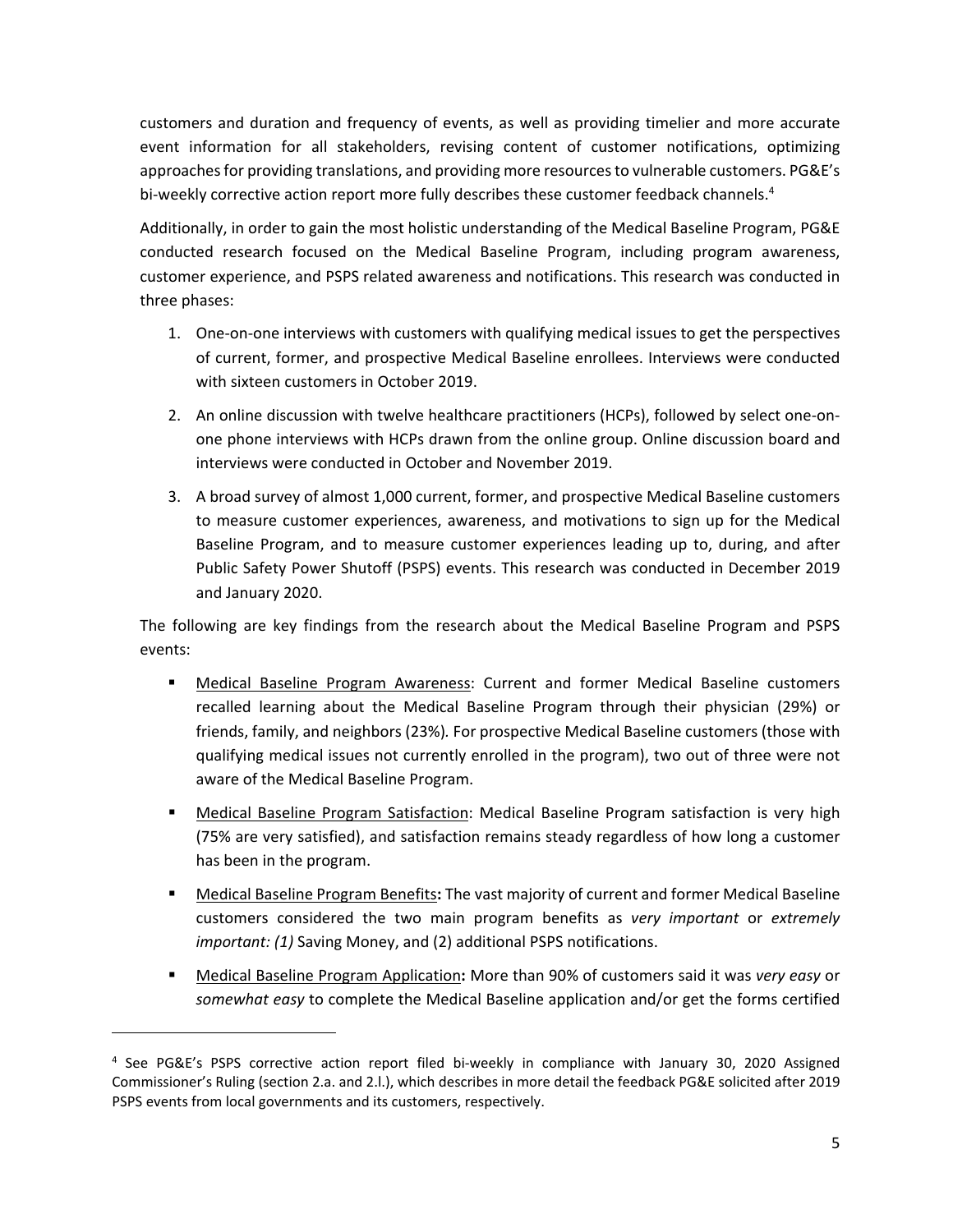by a health care practitioner. The application timeline is relatively short for most customers: 43% were enrolled within 30 days, and only 4% recalled the process took longer than 90 days.

- Recertification Process for the Medical Baseline Program: Many Medical Baseline customers are not aware of the recertification process or that they need to recertify to stay in the program.5
- **Dpromal Partners to Promote the Medical Baseline Program:** When asked, the majority of responses from customers suggested that the optimal partners that PG&E should work with to inform them about the Medical Baseline Program were health care practitioners.
- PSPS Awareness: All (100%) of current and former Medical Baseline customers are aware of PSPS, regardless of whether they were impacted by PSPS deenergization, and 93% of prospective customers are aware of PSPS.
- PSPS Notifications: More than 75% of customers impacted by PSPS find PG&E notifications valuable. Of the customers who recalled receiving notifications, the majority felt that they had received the right number of notifications.
- **PIPS Emergency Preparedness: PSPS-impacted customers took on average six different** actions to prepare for a PSPS. Fewer than 2% of customers reported taking no actions to prepare.
- **Information During a PSPS: Customers impacted by PSPS primarily relied on PG&E** notifications and family and friends for information.

These findings suggest that, once enrolled in the Medical Baseline Program, customers are generally satisfied but there remain opportunities to drive program awareness and improve enrollment. PG&E directly addresses these findings by the propensity modeling and subsequent outreach campaign, including developing a heath care practitioner awareness strategy, as described in Section 4.1.

Additionally, in May 2020, PG&E conducted AFN‐focused collaboration sessions with a diverse group of AFN customersto develop solutions to mitigate the impacts of PSPS, in particular, for this customer population. PG&E is finalizing the outcomes and will report progress in its upcoming quarterly report.

Moving forward, PG&E will continue to proactively seek feedback from its customers and relevant partners, agencies and organizations such as CBOs, to evaluate more opportunities to improve its programs and services for customers. In the Wildfire Mitigation Plan proceeding community outreach decision (D.20‐03‐004), the Commission requires that the electric investor‐owned utilities (IOUs) demonstrate that their communications and outreach are effective through surveys and metrics. PG&E is presently engaged in a coordinated effort with other electric IOUs to measure outreach effectiveness in 2020. CBOs will contribute to the survey instrument(s), and PG&E will use success metrics that can be sufficiently measured through the survey(s).

<sup>&</sup>lt;sup>5</sup> In light of the shelter-in-place restrictions imposed by the COVID-19 pandemic, PG&E has waived the requirement that customers secure a physician's verification of disability to qualify for MBL recertification.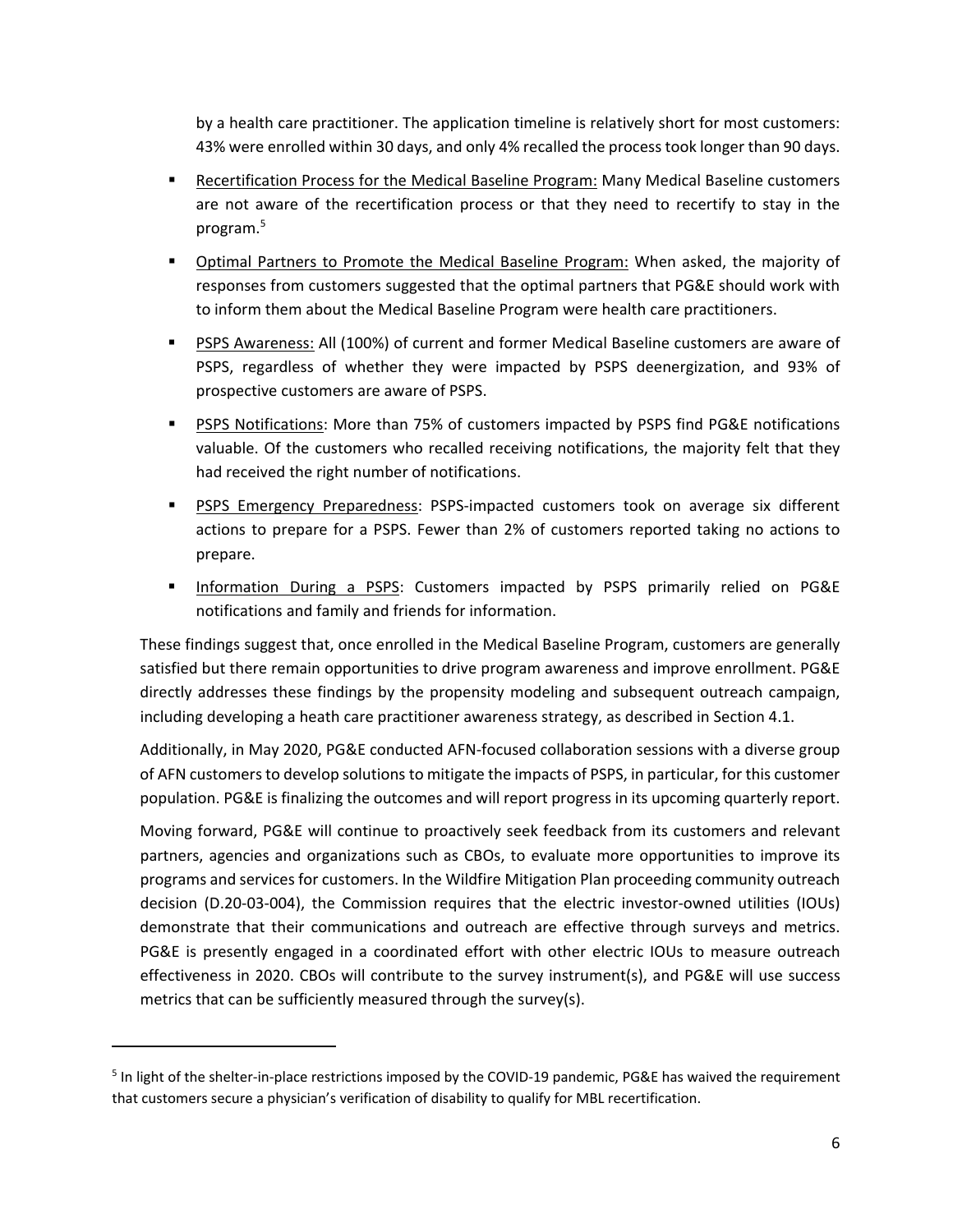PG&E views CBO and customer feedback, in combination with post‐PSPS event reviews, to be important parts of its on‐going continuous improvement process.

# **2.2 Consultation with Advisory Councils**

PG&E is committed to engaging with interested parties and advisory councils to gain feedback on its approaches for serving customers before, during and after PSPS events. In 2020, PG&E launched the regional‐focused AFN advisory council. PG&E is actively collaborating with SDG&E and SCE to develop the Statewide AFN advisory council.

### **2.2.1 PG&E People with Disabilities and Aging Advisory Council**

In April 2020, PG&E launched an AFN‐focused advisory council, called People with Disabilities and Aging Advisory Council (PWDAAC). The PWDAAC is a diverse group of recognized CBO leaders supporting people with developmental or intellectual disabilities, physical disabilities, chronic conditions, injuries, and older adult communities, as well as members and advocates from within these communities.

The Council provides independent expertise to help ensure that PG&E's customer programs, operations, and communications incorporate best practices to support these populations now and in the future. The Council will:

- Actively identify issues, opportunities, and challenges related to PG&E's ability to minimize the impacts of wildfire safety (including Public Safety Power Shutoffs), and other emergencies to Northern and Central California over the long term;
- Serve as a sounding board and offer insights, feedback, and direction on PG&E's customer strategy, programs and priorities; and
- Share experiences, perspectives, and best practices for improving PG&E's customer performance.

PG&E will convene the Council for at least four in‐person meetings per year. To create momentum, the Council and PG&E have agreed to initially meet on a monthly basis to help PG&E improve its PSPS and Medical Baseline and AFN program performance from 2019. Once momentum has been established, these meeting will move to quarterly. Ideally, the meetings will be in-person, however, given the current COVID-19 pandemic conditions, online forums (e.g., WebEx) will be utilized until in‐person meetings are safe to conduct.

### **2.2.2 Statewide AFN Council**

PG&E is actively working with the other California electric IOUs to establish the Joint IOU Access and Functional Needs Advisory Council. The joint IOUs will seek engagement with members, advocates, and leaders across all populations identified as vulnerable, to inform a more holistic and strategic view on how to help the many constituencies served by the utilities. The joint IOUs will convene the Council for no less than four meetings per year. Ideally the meetings will be inperson; however, given the current COVID‐19 pandemic conditions, online forums (e.g., WebEx) will be utilized until in‐person meetings are safe to conduct. The first meeting is scheduled to take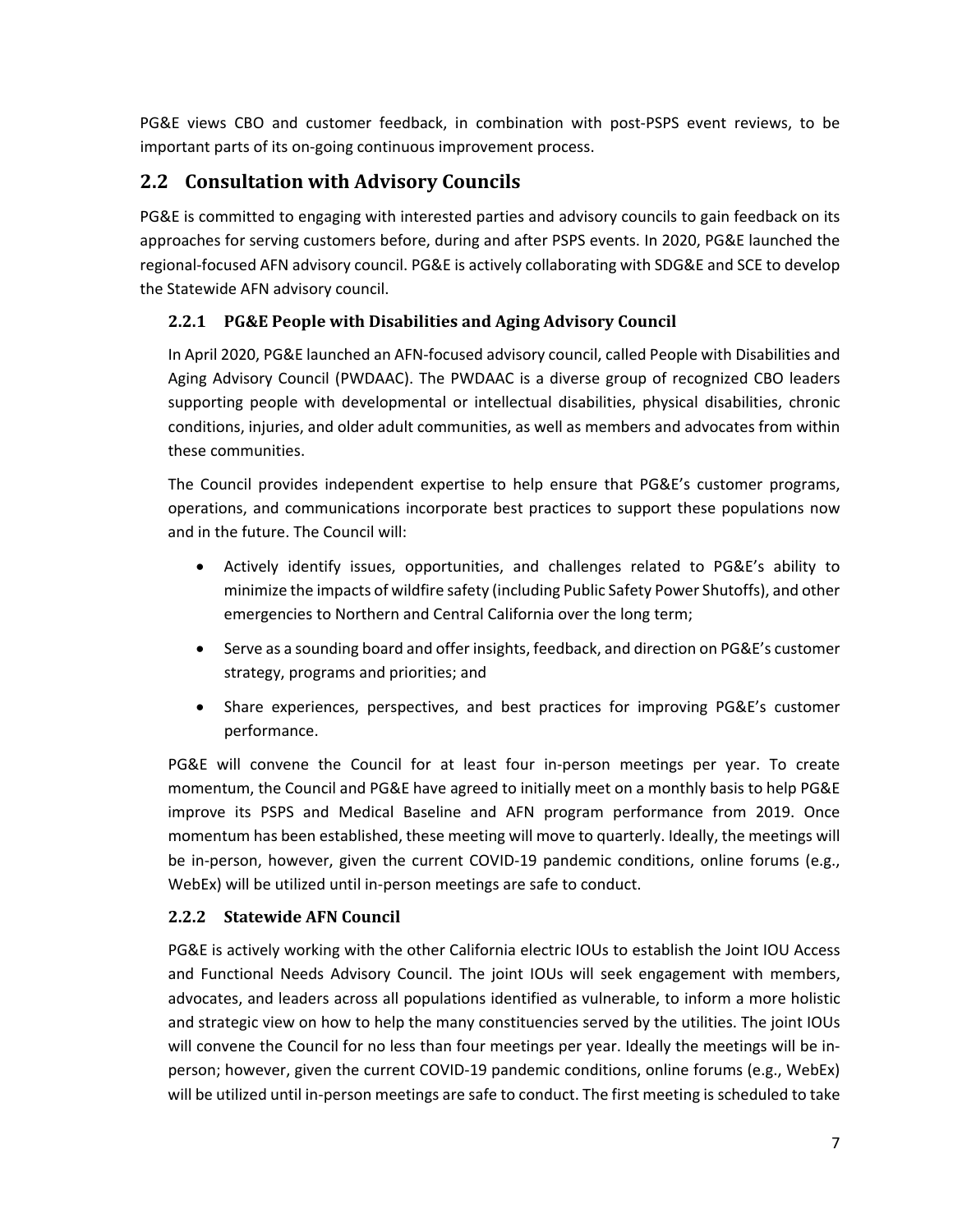place over two days via WebEx on June 15 and 18, 2020.

#### **2.2.3 Other Advisory Groups**

PG&E will also continue to engage with and solicit feedback on its AFN Plan from other existing advisory groups, including:

- **Disadvantaged Communities Advisory Group:** An advisory group that meets quarterly led by the CPUC and California Energy Commission (CEC), with representatives from disadvantaged communities. The purpose of this group is to review and provide advice on proposed clean energy and pollution reduction programs and determine whether those proposed programs will be effective and useful in disadvantaged communities. PG&E engages with this group to provide information and gain input about its wildfire mitigation activities, including PSPS.
- **Low Income Oversight Board (LIOB):** A board established to advise the CPUC on low‐income electric and gas customer issues and programs. PG&E also engages with this group to provide information and gain input about its wildfire mitigation activities, including PSPS.
- **Local Government Advisory Councils and Working Groups:** Pursuant to the PSPS Phase 2 Decision (D.20‐05‐051), PG&E will include representatives from the AFN community on both the PSPS Regional Working Groups and PSPS Advisory Board. PG&E is in the process of establishing these coordination venues. Additionally, PG&E hostslocal wildfire safety sessions with each County Offices of Emergency Services (OES) in advance of wildfire season. PG&E's plans to support AFN populations are included in these sessions for awareness and opportunity for feedback.
- **Communities of Color Advisory Group:** PG&E will continue to solicit input from its Communities of Color Advisory Group which assists PG&E in crafting outreach and engagement with communities on color on a broad spectrum of issues impacting diverse communities.

# **3 Customer Programs and Available Resources**

To aid in the support and preparedness of PG&E's most vulnerable customers, PG&E provides AFN customers a broad range of programs and resources before and during PSPS events. PG&E is committed to continuously identifying improvements and new opportunities and describes its approaches for support below.

### **3.1 Disability Disaster Access and Resources Program**

PG&E recognizes that additional support is needed for vulnerable customers during PSPS events – in particular those who rely on electricity for medical needs. Recently, PG&E solidified its partnership with the California Foundation for Independent Living Centers (CFILC)<sup>6</sup> and launched the Disability

 $6$  CFILC is a registered 501(c)(3) non-profit corporation that increases access and equal opportunity for people with disabilities by building the capacity of Independent Living Centers throughout California. In addition to operating as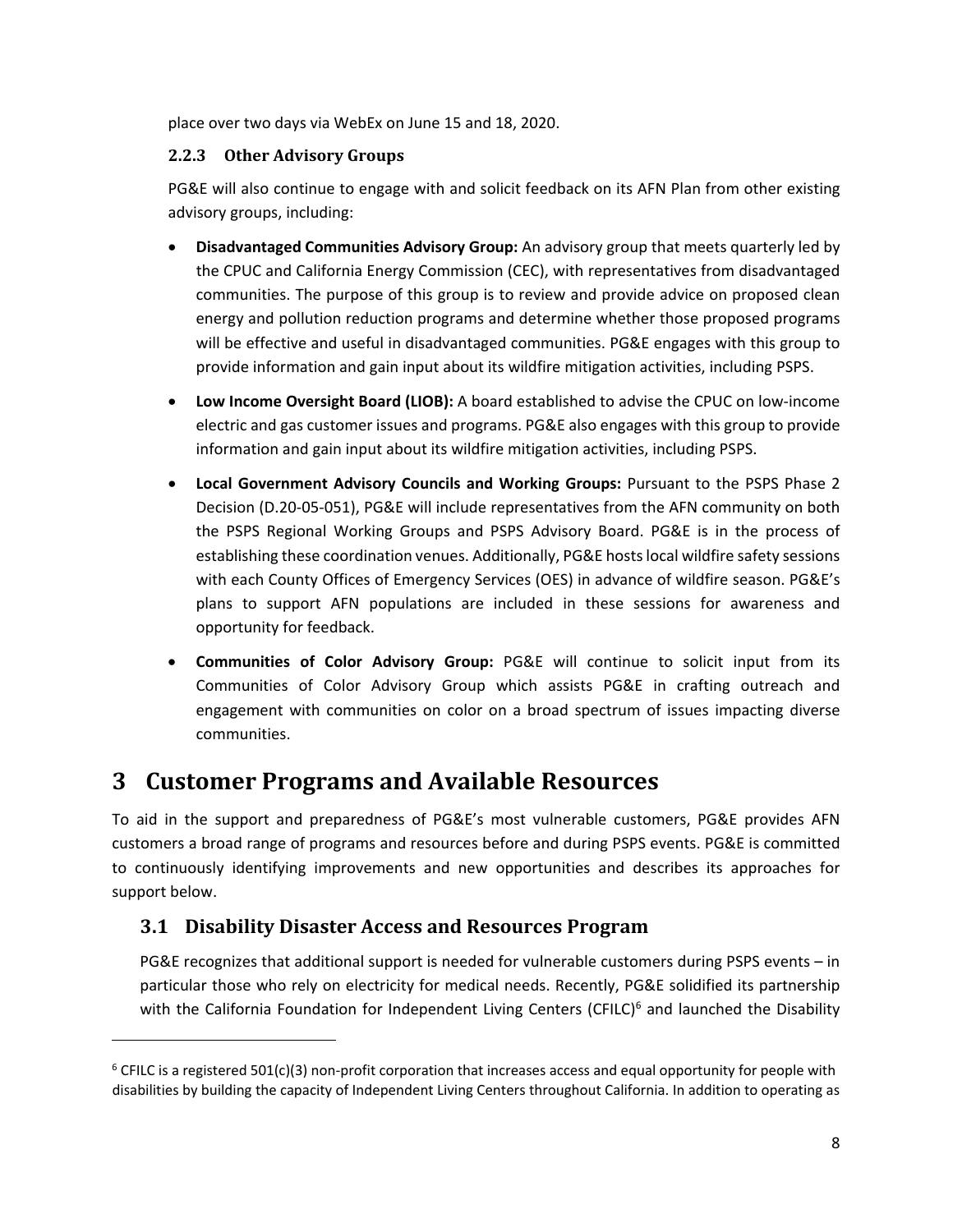Disaster Access and Resources Program.<sup>7</sup>

The pilot disaster readiness program is being implemented by participating local Independent Living Centers (ILCs) associated with CFILC.<sup>8</sup> The program will enable the local centers to provide qualifying customers who use electrical medical devices with access to backup portable batteries through a grant, lease‐to‐own or the FreedomTech low‐interest financial loan program. Transportation resources, lodging and food, emergency planning, education and outreach about PG&E programs**,** such as the Medical Baseline Program**,** will also be part of the program. Applications for portable backup batteries will be available online and at participating ILCs across the state. Individuals who use life-sustaining electrical support will be the highest priority to receive backup batteries. The CFILC's Disaster Resource Advisory Committee will determine battery recipients based on the applications received.

### **3.2 Continuous Power Programs**

Through the Self‐Generation Incentive Program (SGIP), PG&E customers can access incentives to install permanent battery storage systems. The SGIP increased incentives to those who are more vulnerable during power outages. Anyone can apply for SGIP incentives, and residential customer incentives reflect income status, location, medical/essential needs, and likelihood to be deenergized in a PSPS event.<sup>9</sup>

To demonstrate its marketing and outreach approaches, on February 20, 2020, PG&E filed its SGIP‐ related Residential Equity Resiliency Marketing Plan and Implementation Strategy (Advice 4219‐ G/5765‐E). In this plan, PG&E proposes ways to improve awareness and encourage adoption of the Medical Baseline program for qualified customers in the High Fire Treat Districts (HFTDs). PG&E's strategies include partnering with outreach-focused contractors and CBOs, training local Independent Living Centers (ILCs), and more.

Additionally, PG&E is actively exploring optionsto provide financial assistance to Medical Baseline and income‐qualified residential customers to remove SGIP installation barriers and increase contractor

<sup>7</sup> See press release issued on April 29, 2020:

a membership organization, CFILC has several statewide programs and campaigns that focus on different areas of disability advocacy and provide avenues of success for both their members, the IL Network and, more importantly, people with disabilities of all ages who chose to live independently in their community of choice.

https://www.pge.com/en/about/newsroom/newsdetails/index.page?title=20200429\_pge\_cfilc\_announce\_progra m to support vulnerable customers in preparation for public safety power shutoff events

<sup>8</sup> ILCs are grassroots organizations run by, for, and about people with disabilities. CFILC's membership includes 23 of California's 28 ILCs and 56 of the state's 58 counties. ILCs provide advocacy services to people across all types of disabilities. Services include peer support, information and referral, direct advocacy, systems change advocacy, housing, assistive technology, independent living skills training, transition and personal assistance services.

<sup>9</sup> Customer eligibility forthe SGIP program equity resiliency budget is more fully described in D.19‐09‐027 and further clarified in D.20‐01‐021. For residential customers, key eligibility is focused on either Medical Baseline customers, or customers that have experienced two or more discrete PSPS events that have the "least ability to fund a storage system."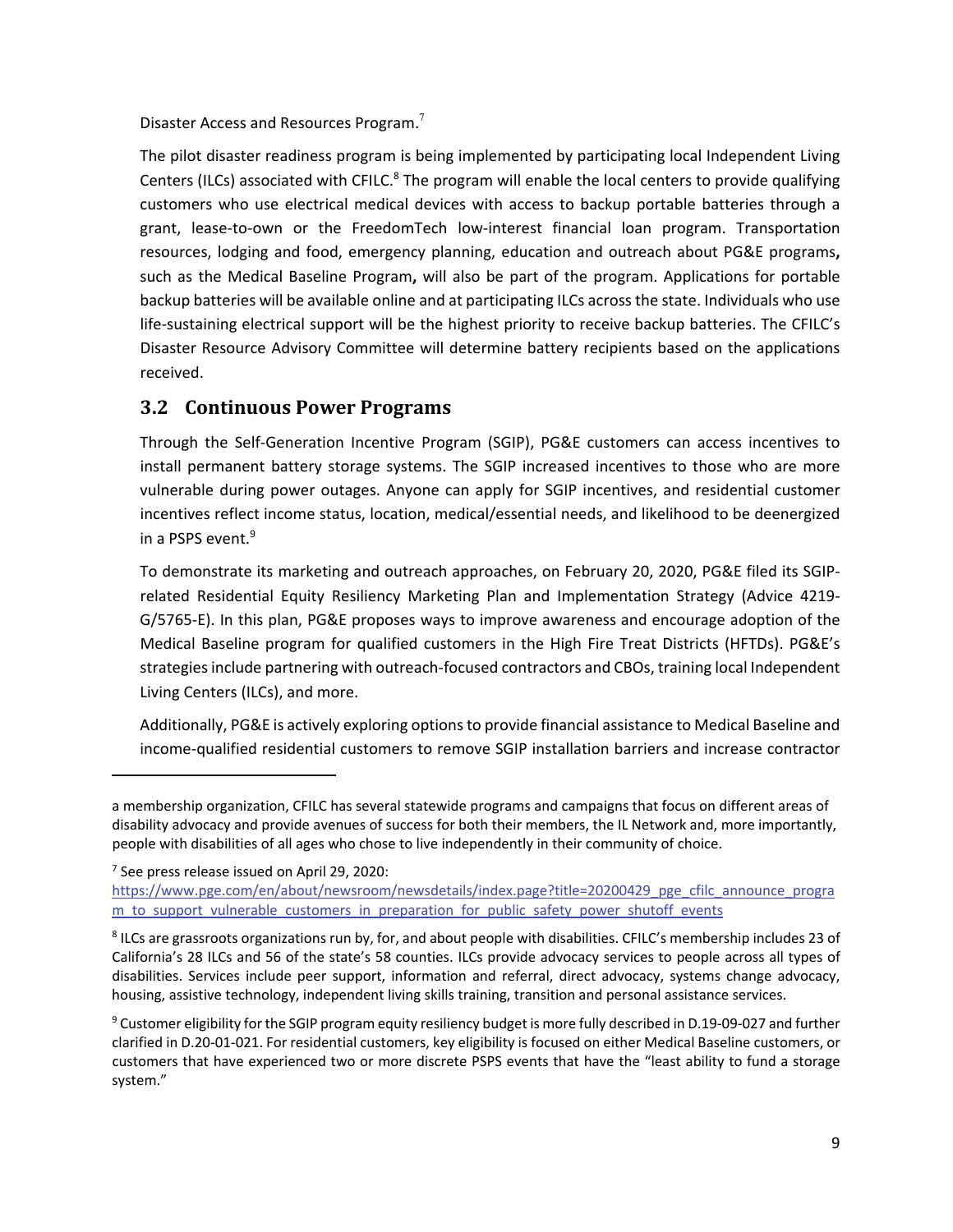throughput. On March 6, 2020, PG&E filed Advice Letter (Advice) 4226‐G/5778‐E, requesting Commission approval to establish a Financial Assistance pilot within the SGIP Equity Resiliency Budget. Part of this pilot would provide an advance payment incentive for contractors to reduce installation cost barriers for Medical Baseline customers in Tier 2 and Tier 3 HFTDs to allow for increased access to the incentives in this budget.<sup>10</sup>

PG&E will continue to spread awareness and educate customers on commercially available temporary backup power options not available through SGIP, and point customers to options for acquiring portable battery backup power via www.pge.com. Additionally, PG&E is actively exploring opportunities and funding to provide a portable battery pilot program to assist qualifying low‐income, Medical Baseline customers in Tier 2 and Tier 3 HFTDs to prepare for PSPS events.

# **3.3 Programs Serving Medically Sensitive, Low‐Income Customers and Disadvantaged Communities**

Throughout the year – before, during and after PSPS events – PG&E will continue to promote relevant programs that serve AFN customers to support safety and preparedness, rate discounts, energy efficiency programs and resiliency. PG&E uses these programs to assist low‐income and disadvantaged communities with reducing their energy burden.

### **3.3.1 Medical Baseline Program**

The Medical Baseline Program, also known as Medical Baseline Allowance, is an assistance program for residential customers who have special energy needs due to qualifying medical conditions. The program includes two different kinds of help for customers:

- 1. **A lower rate on the customers' monthly energy bill:** All residential customers receive an allotment of energy every month at the lowest price available on theirrate, called the Baseline Allowance. Customers who are eligible for Medical Baseline receive an additional allotment of electricity and/or gas per month (approximately 500 kilowatt‐hours (kwh) of electricity and/or 25 therms of gas per month. This helps ensure that more energy to support qualifying medical devices is available at a lower rate.
- 2. **Extra notifications in advance of a PSPS event:** Medical Baseline customers who are identified as potentially being impacted by a PSPS event will receive a customized notification via phone, text and email that requests a confirmation of received notification. We send additional notifications to these customers to attempt to verify receipt of notifications, with hourly notification retry attempts for those customers who have not confirmed receipt of their notification and site visits (referred to as "door knocks") if notifications were not

 $10$  The current Equity Resiliency Budget of \$44 million, available for both qualifying residential and non-residential customers, is temporarily oversubscribed after the opening of the SGIP program in May 2020. PG&E is accepting new applications, which will be added to a waitlist. PG&E submitted Advice letter 4237‐G/5808‐E seeking authorization of the release of the additional four‐year program budget (2020‐2024) in PG&E territory of approximately \$225 million. In the coming months, PG&E anticipates a CPUC decision to release these program funds.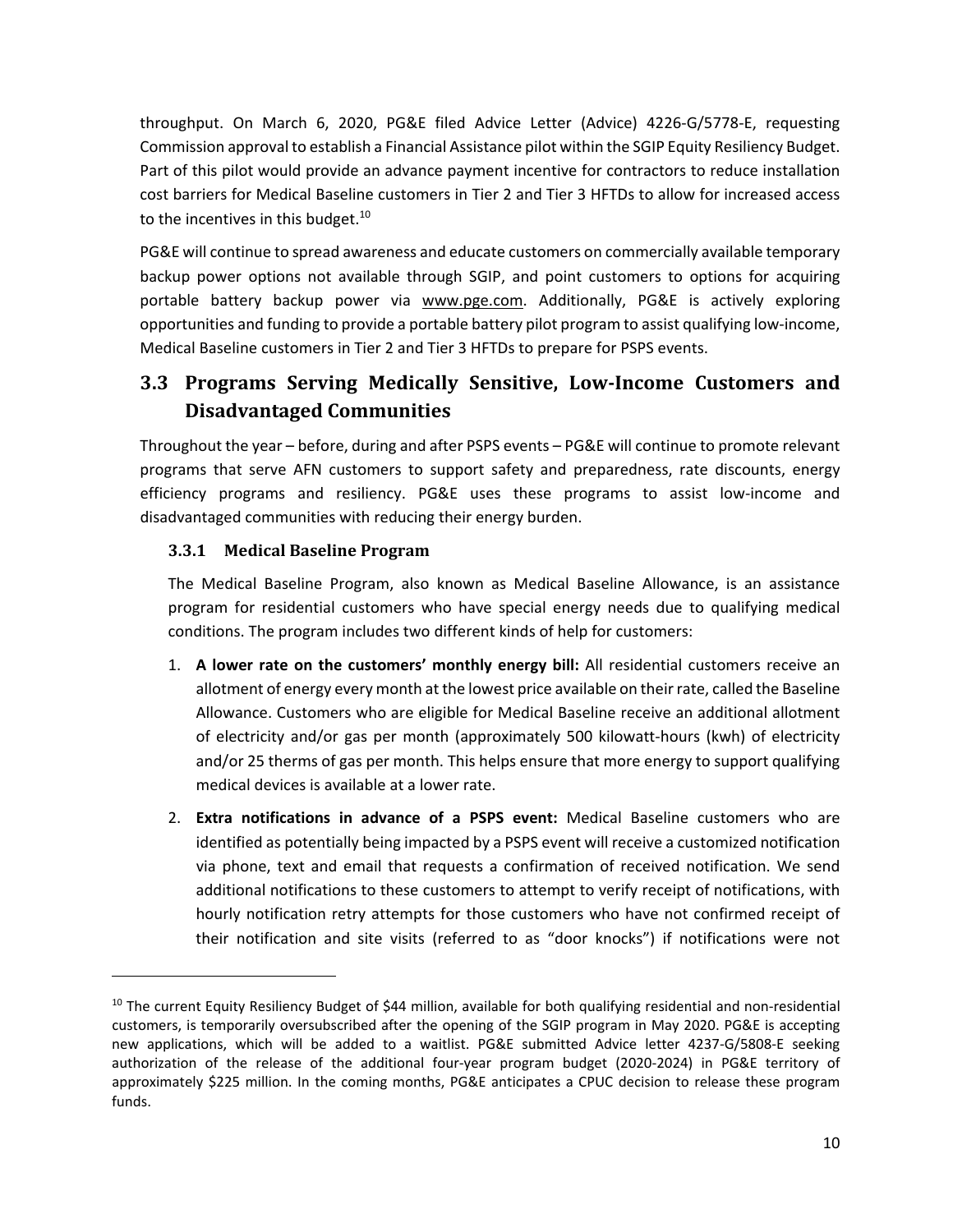previously confirmed by the customer asreceived. These extra notification steps are intended to ensure our medically sensitive customers know when to prepare and activate their emergency plans.

To qualify for the Medical Baseline Program, typically, a California‐licensed medical practitioner certifies that a full-time resident in the home has one of the following medical issues that requires heating and/or cooling and/or it is medically necessary to prevent deterioration of the patient's medical condition: Paraplegic, quadriplegic, hemiplegic, multiple sclerosis or scleroderma, a compromised immune system, life‐threatening illness, or any other condition.

In light of the COVID‐19 pandemic, shelter‐in‐place requirements and customers' limited access to medical practitioners, PG&E made significant revisions to its Medical Baseline Program requirements for the coming year. On May 1, 2020, PG&E filed in Advice Letter 4244‐G/5816‐E, which included the following modifications to the Medical Baseline Program:

- Allowing customers to self-certify their eligibility to enroll in the Medical Baseline Program without a signature from a qualified medical professional; <sup>11</sup>
- Suspending all customer removals from the Medical Baseline Program; and
- No longer sending forms to customers that require them to re-certify for the Medical Baseline Program through a doctor or other eligible medical professional.

PG&E will continue to monitor parallel proceedings that may influence the Medical Baseline program design (e.g., Disconnect Proceeding (R. 18‐07‐005)) and explore further program enrollment and recertification criteria after the 2020 wildfire season and before these program modifications expire in April 2021.

### **3.3.2 Energy Savings Assistance (ESA) Program**

The ESA program provides free home weatherization, energy‐efficient appliances and energy education services to income‐qualified PG&E customers**<sup>12</sup>** throughout our service territory. The ESA program $13,14$  emphasizes long-term and enduring energy savings, serving all willing and eligible low‐income customer populations by providing all feasible ESA program measures at no cost to the customer through a direct‐install approach are eligible to participate. The ESA program is available to both homeowners and renters and all housing types.

In February 2020, PG&E submitted Advice 4212‐G/5756‐E seeking authorization to leverage its

 $11$  Signature by a qualified medical practitioner is not required to apply but may be required to remain on the program beyond one year.

<sup>&</sup>lt;sup>12</sup> To qualify for the ESA program, a residential customer's household income must be at or below 200% of FPG, as required in D.05‐10‐044.

<sup>13</sup> Authorized in D.16‐12‐022 as modified by D.17‐12‐009.

<sup>&</sup>lt;sup>14</sup> The 2017-2020 ESA program continues to follow the policy and guidance outlined in D.07-12-051, which required the IOUs to offer all eligible customers the opportunity to participate in the program, and to offer participants all cost‐effective energy efficiency measures by 2020.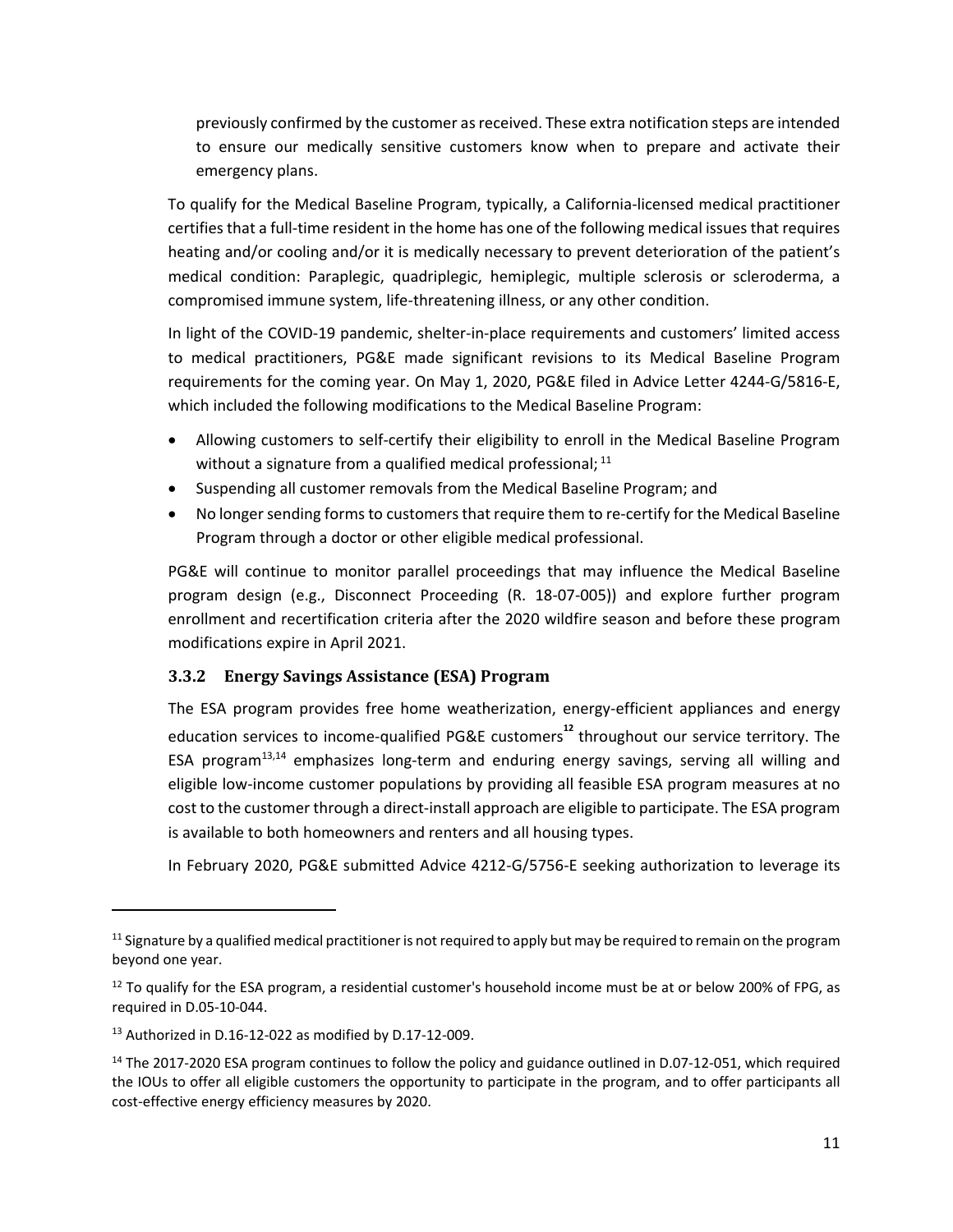ESA program contractors to distribute and install clean energy storage units to vulnerable, low‐ income customers subject to PSPS events in support of a new California Air Resources Board (CARB) program. This offering will not be funded by customers. Instead, the program is funded by Kohler Co directly to the ESA contractor Richard Heath Associates (RHA), as an outcome of settlement agreement between CARB, the U.S. Environmental Protection Agency (EPA) and Kohler Co. The program proposes to deliver approximately 1200 units (battery and recharging solar panel) in PG&E territory between mid‐October 2020 to February 2021. Battery storage units will be provided on first-come, first-served for customers meeting the following criteria: reside in a Tier 2 or 3 HFTD, qualify for ESA, and not currently enrolled in the Medical Baseline program.

PG&E's ESA program contractor network is made up of many CBOs that have close ties to the communities in which they serve, and we believe this will continue to be an important channel for PG&E's PSPS outreach. In addition to the program offerings to qualifying customers, PG&E includes emergency planning education as part of the on‐boarding and regular training with ESA contractors, so these contractors can share emergency preparedness and PSPS messaging with ESA program participants. Furthermore, PG&E has requested funding for its future ESA program<sup>15</sup> to be able to distribute YETI coolers to ESA participants who reside in Tier 2 or 3 HFTD. PG&E will begin providing these resources once this funding is authorized (expected by 2022).

PG&E's ESA program has recently been on pause due to the current COVID‐19 shelter‐in‐place orders. Contractors will resume program activities on June 1, 2020.

### **3.3.3 California Alternate Rates for Energy Program (CARE) / Family Electric Rate Assistance Program (FERA)**

The California Alternate Rates for Energy Program (CARE) and Family Electric Rate Assistance Program (FERA) are PG&E discount programs that help eligible customers pay their energy bills. Over 1.4 million customers are receiving bill discounts through these two programs. The CARE program offers a monthly discount of 20% or more on gas and electricity. Participants qualify through income guidelines or if enrolled in certain public assistance programs. The FERA program offers a monthly discount of 18% on electricity for households with three or more people and must self‐certify qualification based on income guidelines.

Trainings provided to both CARE and FERA outreach contractors highlight emergency preparedness programs, as well as a PSPS overview, to be used in holistic customer education about relevant PG&E programs during enrollment.

#### **3.3.4 Tribal Engagement**

PG&E is also working with tribal governments to prepare their communities for PSPS events and obtain feedback from those that were impacted by PSPS events, including seeking input on opportunities to address Medical Baseline and AFN populations within their communities. After the 2019 PSPS events, PG&E held four group tribal listening sessions with 30 tribes in four

<sup>15</sup> Funding requested in Application (A.) 19‐11‐003: PG&E's six‐year Energy Savings Assistance and California Alternate Rates for Energy Programs and Budget for the 2021‐2026 Program Years.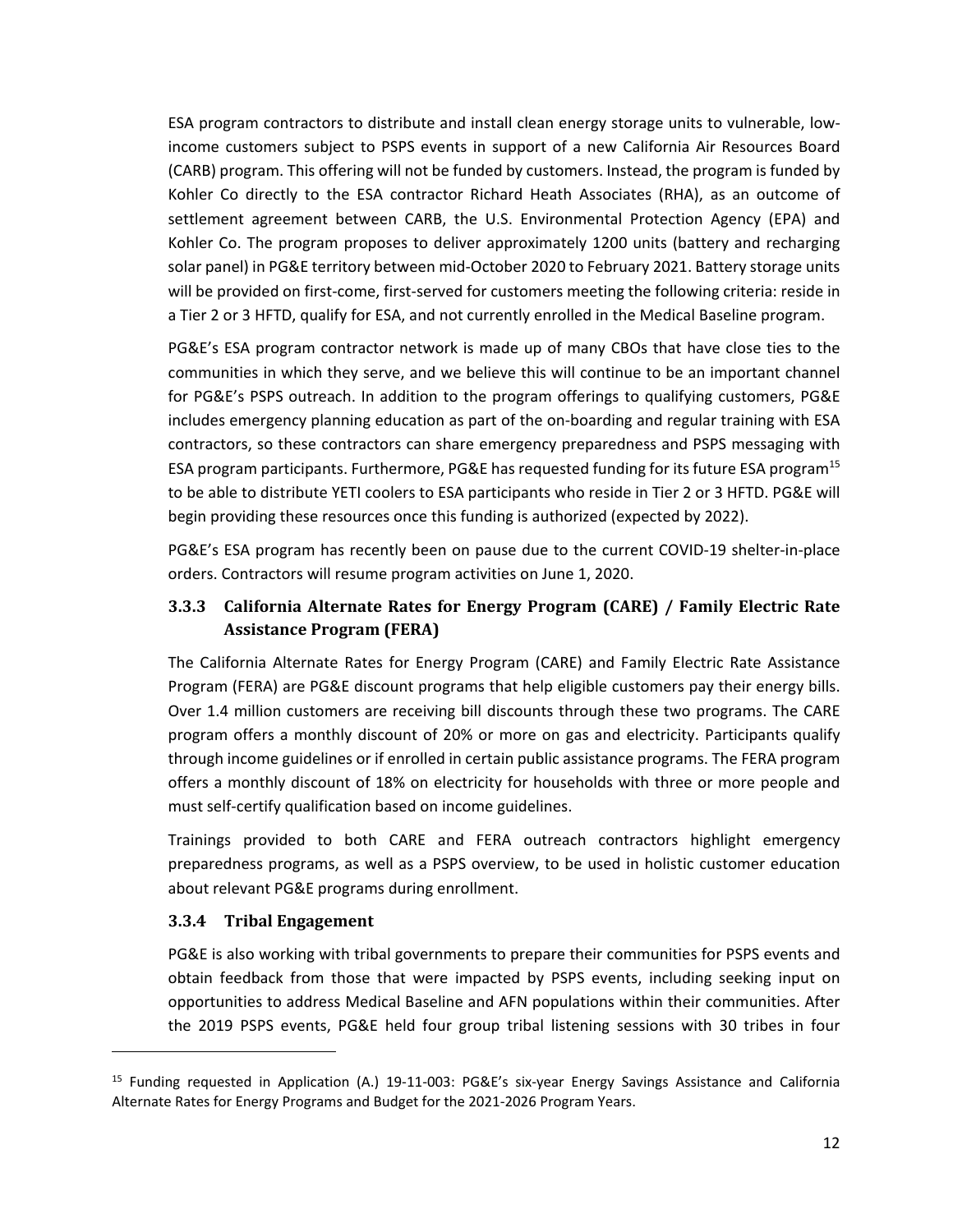counties, five individual listening sessions with tribal governments and two tribal health facilities impacted by the October and November 2019 PSPS events to listen to concerns, gather feedback and improve coordination going forward.

PG&E is actively working with tribes in the following ways related to PSPS and emergency preparedness:

- Engaging with the California Rural Indian Health Board in their request of Congressional support to obtain funding for backup generation for all tribal health facilities in the state of California;
- Coordinating with the Indian Health Service (the federal agency that oversees operations and maintenance of tribal drinking water systems) to conduct a needs assessment for tribal drinking water and wastewater systems, including the identification of smaller, private drinking water systems on tribal lands that are not a part of the larger municipal tribal drinking water and wastewater systems;
- Participating in a California Governor's Office of Emergency Services (CalOES)‐established working group, including United States Environmental Protection Agency (U.S. EPA), the Indian Health Services, the U.S. Department of Agriculture (USDA) and electric IOUs, which includes a goal to identify funding for backup power for tribal drinking water and wastewater facilities. Since August 2019, 39 such facilities have been identified. As of May 2020, 19 facilities have received backup generation for their drinking water systems and are in the process of installation, 13 have identified potential funding, and 7 remain unfunded with no funding identified as yet. PG&E is also working to support the installation of backup generation for these facilities;
- Seeking input from tribes to identify critical facilities within their jurisdictions, including the identification of drinking water meters and health facilities, to improve PG&E's situational awareness of these systems during PSPS events, for earlier restoration where possible; and
- Conducting Wildfire Safety Working Sessions with tribal, county and local governments. These are held at the county level and include all tribes geographically located within a county.16 Each presentation enables tribes to obtain additional information and services for tribal AFN community members.

PG&E will continue to listen to customers and interested partners to explore additional opportunities to serve its most vulnerable customers during PSPS events.

### **3.4 Community Resource Centers (CRCs)**

In an effort to minimize public safety impacts as a result of the loss of power upon implementing PSPS protocols, and to serve our communities and more vulnerable customers during PSPS events, PG&E

<sup>&</sup>lt;sup>16</sup> Some tribes' reservation lands cross into multiple counties and are invited to each county session.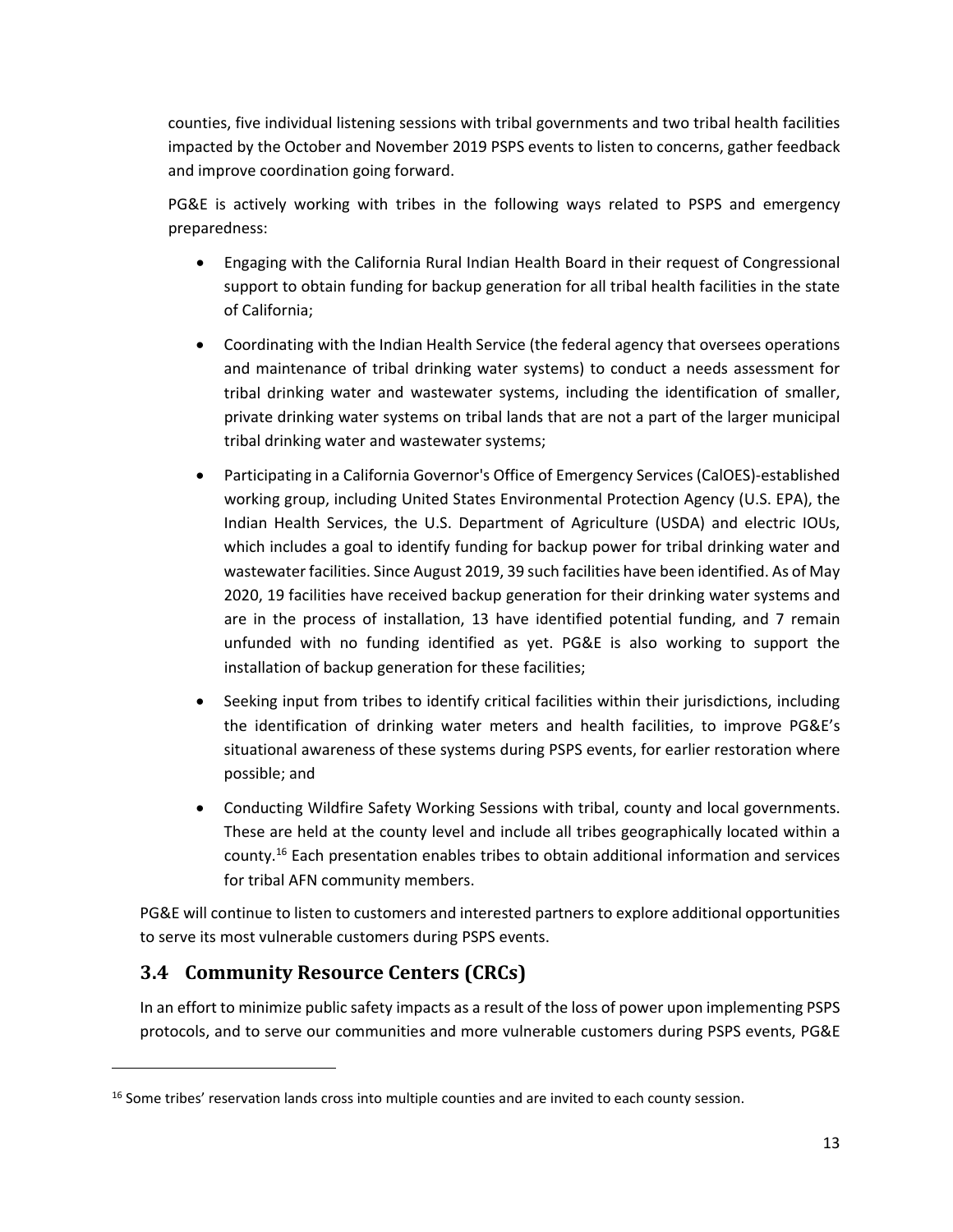opens CRCs in potentially impacted counties and tribal communities to provide customers and residents a space that is safe, energized and air‐conditioned or heated (as applicable). At these centers, PG&E provides the following amenities and resources to customers: PSPS event information, drinks such as bottled water, coffee/tea, non‐perishable snacks, ice, blankets (upon request / as needed), and power strips to meet basic charging needs, including charging for cell phones and laptops, small medical devices. CRCs will meet Americans with Disabilities Act (ADA) requirements, be environmentally compliant, and have access to Wi‐Fi and cellular service when and where possible.

PG&E's 2020 CRC plans will incorporate the new requirements as an outcome of the CPUC PSPS Phase 2 D. 20‐05‐051, including extending operating hours from 8am to 10pm, working to ensure reliable cellular service at CRC sites, and bolstering efforts to ensure ADA‐compliance and accessible paths of travel.

PG&E's goal is to secure CRC locations throughout its service area in advance of PSPS events. While PG&E planned to predominantly use hard‐sided (indoor) buildings for CRCs in 2020, replacing the outdoor tented sites used in 2019, the COVID‐19 pandemic and shelter‐in‐place/social distancing requirements have impacted the ability to complete necessary inspection of and upgrade to identified hard-sided sites. PG&E is now planning to supplement the indoor sites with outdoor open-air tents (micro sites) and mobile centers (e.g., vans) and will coordinate closely with local governments and tribes to adhere to local pandemic requirements. The number of hard‐sided CRC sites that will be ready to use for 2020 PSPS events depends on the pace at which local economies are able to recover and address public health safety risks from the COVID‐19 pandemic. Additionally, the number of CRC sites to be activated for each county or tribe will depend on the scale of an individual PSPS event.

Currently, PG&E's goal is to secure 112 hard‐sided and 30 mobile sites in its territory prior to September 1, with most located in counties and tribes most likely to be impacted by a PSPS event. Given the current COVID‐19 environment, PG&E is working toward this goal while implementing contingency plans for the CRC mobilization during events, including outdoor tented sites and mobile CRCs, as described above.

The progress of the CRC planning is reported in PG&E's PSPS corrective action report filed bi‐weekly in compliance with January 30, 2020 Assigned Commissioner's Ruling (Section 2.k. and associated Appendix A: CRC Project Status).

### **3.5 211 Referral Service**

Through PG&E's charitable giving program, PG&E continues its sponsorship of the Interface Children & Family Services 211 program (211) as an additional channel to help support communities in times of disaster. The 211 service is a free, confidential calling and texting service that helps people across California find needed local health and social service resources. The 211 service plays a critical role in providing information and support related to the current COVID‐19 pandemic, as well as in times of disasters including wildfires and during PSPS events, helping to relieve non-emergency calls to 911. During PSPS events, PG&E will provide regular updates to Interface Children & Family Services 211 Program.

PG&E's sponsorship helped extend 211 coverage to all 58 California counties, 18 of which were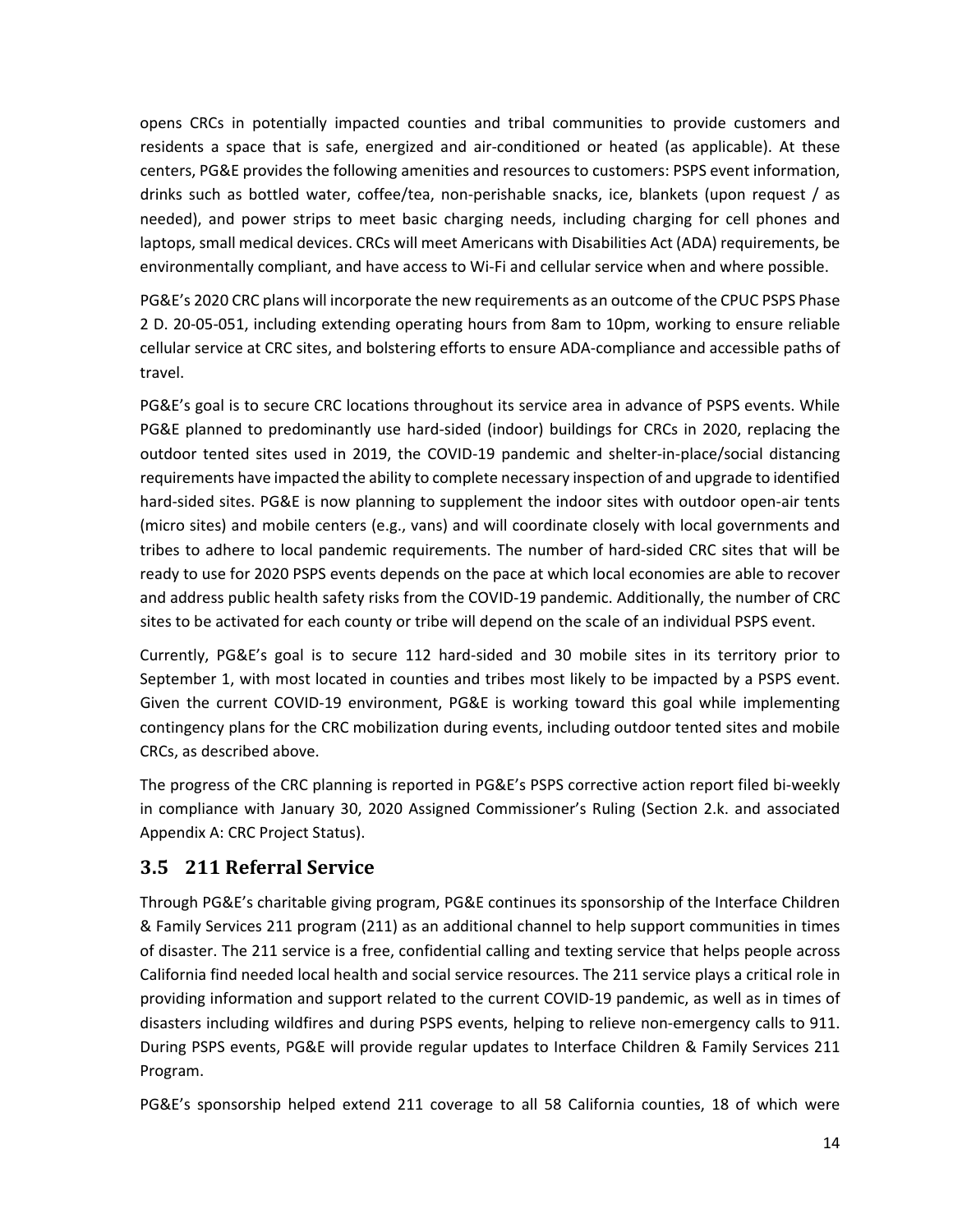previously unserved by 211, connecting more Californians to health information, social services and referrals through a comprehensive resource database via call specialists and texting. Support is available 24 hours a day, seven days a week, in English, Spanish, Cantonese, Mandarin, and nearly 200 other languages via interpreter service.

# **4 Customer Preparedness Outreach & Community Engagement**

### **4.1 Direct to Customer Outreach**

PG&E will continue to leverage a variety of channels to execute direct to customer outreach to grow program awareness and participation of the Medical Baseline Program, as well as prepare vulnerable customers for PSPS events.

### **4.1.1 Medical Baseline Program Acquisition Campaign**

PG&E will continue to use a variety of channels and a robust campaign to grow program awareness and participation of the Medical Baseline Program, including issuing paid media, direct mail, email newsletters, and bill inserts, as well as providing informational webinars and maintaining a website with program information.

PG&E is cross-promoting the program through a variety of other relevant PG&E channels (e.g., CARE / FERA outreach, sharing materials with ESA contractors, and including Medical Baseline Program information in a PG&E "welcome package" provided to new residential customers).

Customers with the highest likelihood to qualify for and enroll/participate in the Medical Baseline Program (using the propensity model described in Section 4.1.3) will receive direct mail and email marketing that includes a program overview, benefits, and application with remit envelope.

PG&E will also continue program education among existing Medical Baseline customers to reinforce their program awareness, provide preparedness information and resources, encourage updating of contact information and remind Medical Baseline customers to acknowledge notifications during PSPS events.

### **4.1.2 Mater Metered Tenant Education**

PG&E also drives awareness of the program to customers that are tenants of master metered accounts. This includes sending a tenant education kit to master metered owners via direct mail and email (if an email address is available). This kit contains a letter to remind master meter owners to maintain contact information for their tenants and pass PSPS notification details to their tenants in the event of a PSPS event, as well as provides PSPS overview flyers that can be posted in in communal areas.

Furthermore, medical baseline master meter customers are provided a letter encouraging them to call and update their contact number on file. This is managed separately from customer of record data and leveraged during a PSPS event to (1) send direct PSPS notifications via phone, (2) include these customers in the medical baseline door knock process if the phone notification is not acknowledged.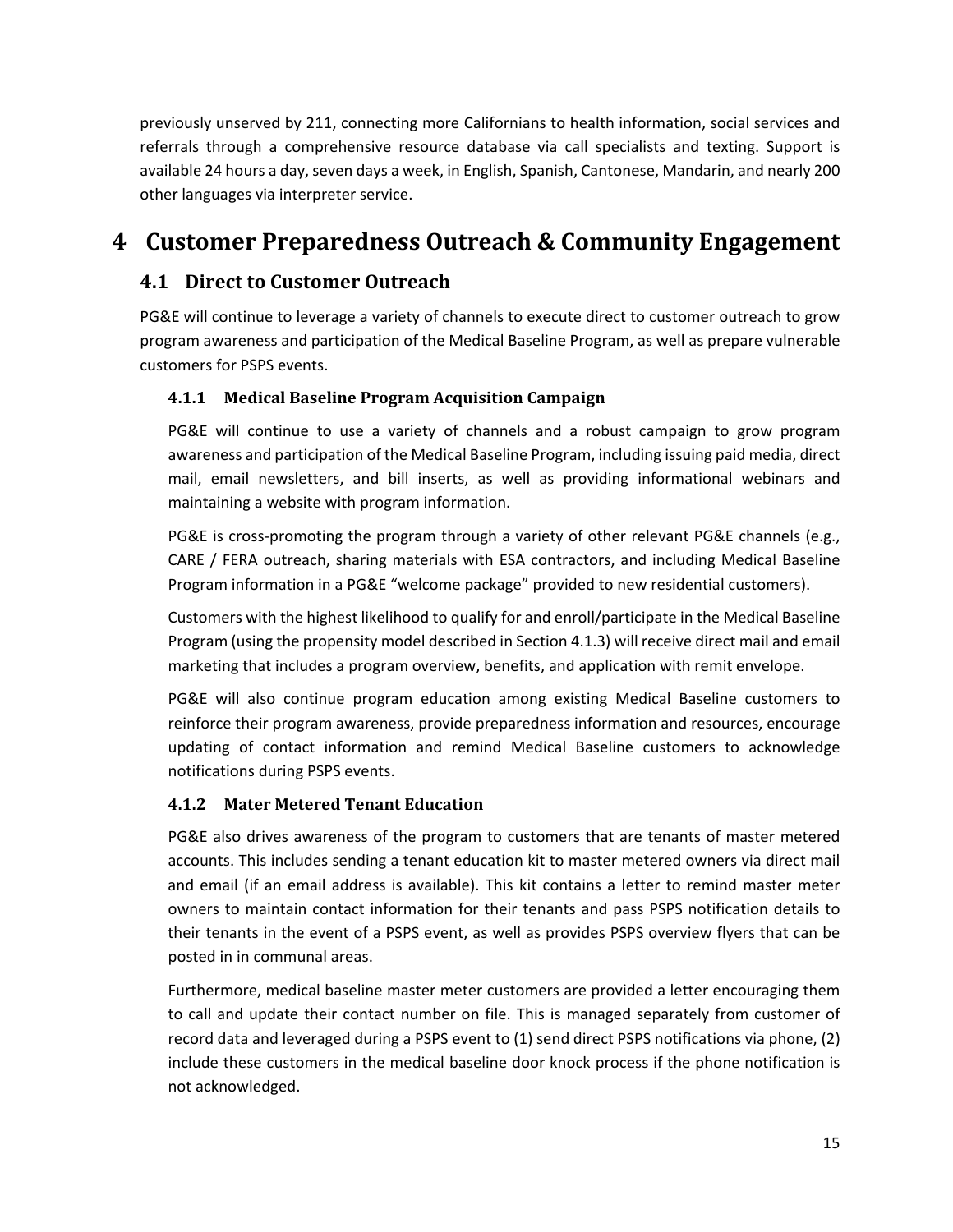### **4.1.3 Propensity Model to Target Medical Baseline‐Eligible Customers**

PG&E research (as reviewed in Section 2.1) has confirmed that the Medical Baseline Program is likely undersubscribed. Therefore, PG&E developed and will leverage a new propensity model to identify residential customers with the highest likelihood to qualify for and enroll and participate in the Medical Baseline Program. PG&E will use this model to design its 2020 Medical Baseline Program awareness campaigns to encourage adoption of the Medical Baseline Program for those who are not already enrolled.

To develop this model, over 300 independent variables were examined and iteratively tested against the population of Medical Baseline customers to find an optimal shortlist of "qualified predictors" for enrollment. The variables tested included hourly usage, payment patterns, call patterns / use of PG&E contact center services, PG&E program participation, census data, customers who self‐identify as disabled, vulnerable or senior when being contacted in instances of disconnections and more.

The validated model has a 72% prediction accuracy at present. We have used the model results to classify customers into propensity deciles for recommended target marketing. PG&E can revisit and fine‐tune the model to further improve performance and predict Medical Baseline Program enrollment propensity.

### **4.2 Health Care Industry Outreach Strategy**

As described in Section 2.1, PG&E recognizes that engagement with health care practitioners, medical associations and medical device suppliers is a key opportunity to encourage enrollment in the Medical Baseline Program. To supplement the multi‐channel acquisition strategy described above, PG&E is developing a Health Care Industry outreach strategy. This strategy will include identify the appropriate industries (e.g., major health care providers, County Health and Human Services, In Home Support Services, social workers, medical device suppliers, medical associations) and the right contacts to share messaging.<sup>17</sup>

PG&E will work to educate these contacts about our Medical Baseline Program to encourage awareness and enrollment, including a Medical Baseline Program fact sheet that will be translated in 12 languages. This fact sheet highlights the savings and safety benefits of the Medical Baseline Program for people with vulnerable energy needs. The fact sheet can be used to educate both healthcare providers and their patients. However, the COVID‐19 pandemic is placing a heavy burden on health care providers and limiting the health care industry's ability to support PG&E's Medical Baseline Program recruiting goals.

### **4.3 Wildfire Safety Open Houses, Webinars and Videos**

In 2019, PG&E conducted 23 open houses and 6 webinars to provide an overview of PG&E's CWSP, PSPS decision‐making protocols, and approaches to prepare for PSPS‐related outages. PG&E had

 $17$  PG&E's existing contacts with these organizations are either operational in nature for PSPS, or billing-related contacts. PG&E will need to determine new contacts at these organizations.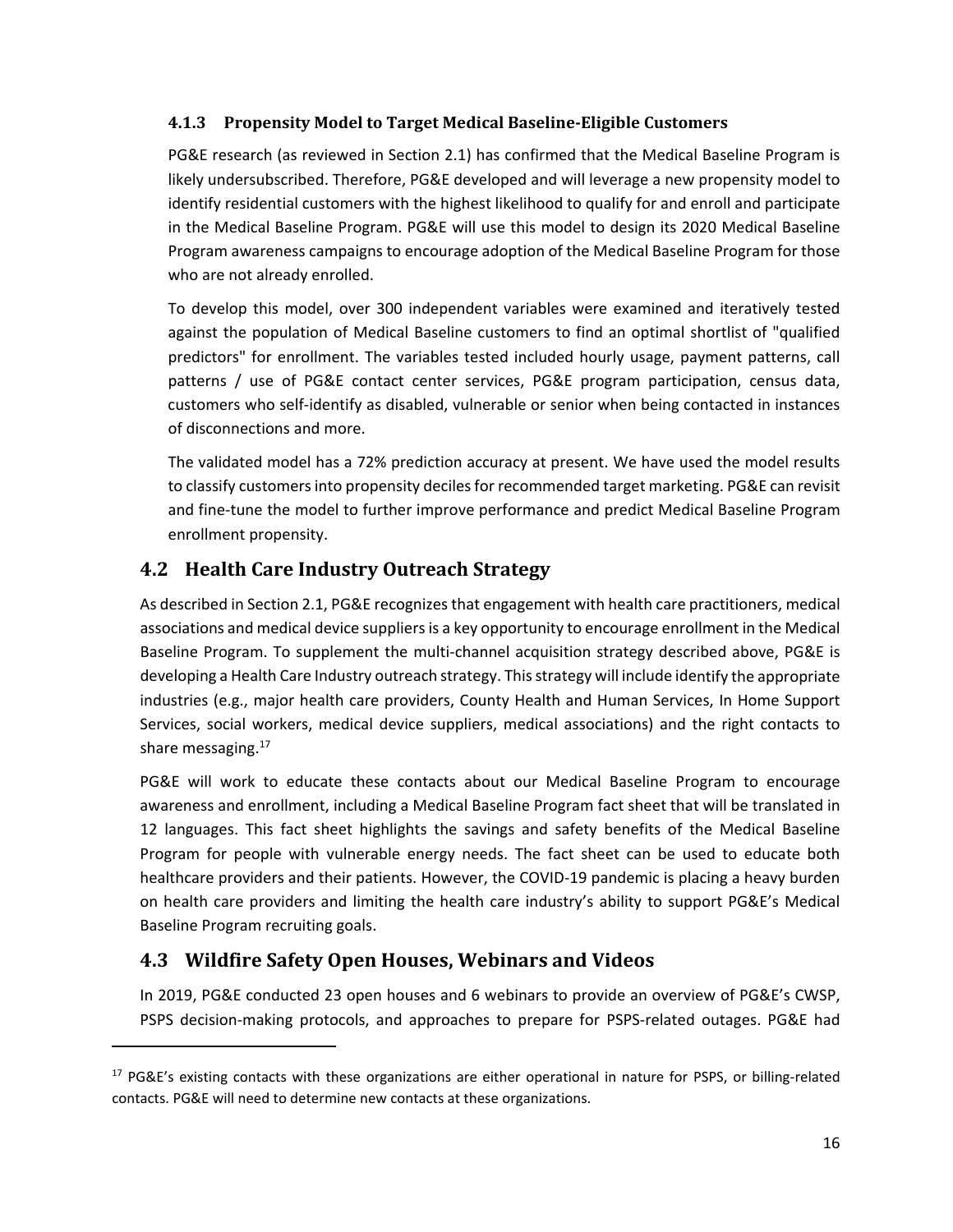intended to nearly double the number of open houses offered throughout the territory in 2020 to cover identified areas of improvement based on after‐action reviews by PG&E, as well as city, county, tribal, customer, and other stakeholder feedback. Webinars were planned to supplement the open houses for customers who did not attend an in‐person open house. But due to COVID‐19‐related shelter-in-place orders, PG&E is now conducting all open houses in a localized webinar format and holding these webinars weekly between April 29, 2020 and August 5, 2020.

As described in PG&E's CWSP Outreach Workplan,<sup>18</sup> PG&E is also actively exploring new approaches to inform customers and supplement the webinars, including the creation of short (30 second) videos, longer 5‐minute videos and an extended 30‐minute informational program. These videos will provide a high‐level overview of expectations and protocols for PSPS for the territory. Additionally, PG&E will cover content discussed during PG&E webinars, including approaches to mitigate for wildfire risk and how customers can prepare for emergencies.

## **4.4 Participation in Community Events**

In 2020, PG&E planned to mirror the 2019 community engagement strategy, participating in over 240 community events focused on customers with disabilities, seniors, and low-income customers. Unfortunately, due to COVID‐19, PG&E has been able to participate in just 13 events to date because our community partners were unable to engage on the original schedules. PG&E recently began to identify a few virtual hosted events and plans to participate. As shelter‐in‐place orders are lifted and it becomes safe for PG&E employees and customers to gather, PG&E intends to reach out to organizers of previously cancelled events to identify rescheduled opportunities.

# **4.5 CBO Engagement and Community Partnerships**

PG&E recognizes the important roles that CBOs play in the community, with established relationships and the ability to serve as a trusted communications channel to customers. PG&E coordinates with CBOs that have existing relationships and serve a variety of populations, including disadvantaged and/or hard to reach communities, to conduct outreach to customers before a PSPS event and/or during PSPS events. PG&E continues to engage with a diverse group of CBOs to identify contacts, resources, and communication capabilities.

PG&E is actively engaged with over 200 CBOs to provide education and awareness information to its customers through a variety of channels including the contractors that serve PG&E's Low Income Programs (described in section 3.3). PG&E's CBO Direct program empowers non‐profits with resources to support the distribution of important safety messaging to their networks of customers in Tier 2 and Tier 3 areas. Furthermore, PG&E provides PSPS preparedness webinars in advance of wildfire season to a variety of focused sectors, such as schools, telecommunications, and water agencies. One of these focused webinars is for AFN organizations to highlight the resources and services available to them and their constituents before and during PSPS events.

PG&E communicates with additional CBOs (beyond our active partner roster) during PSPS events,

<sup>18</sup> Advice 4249‐G/5827‐E at section 4.4 (p. 11).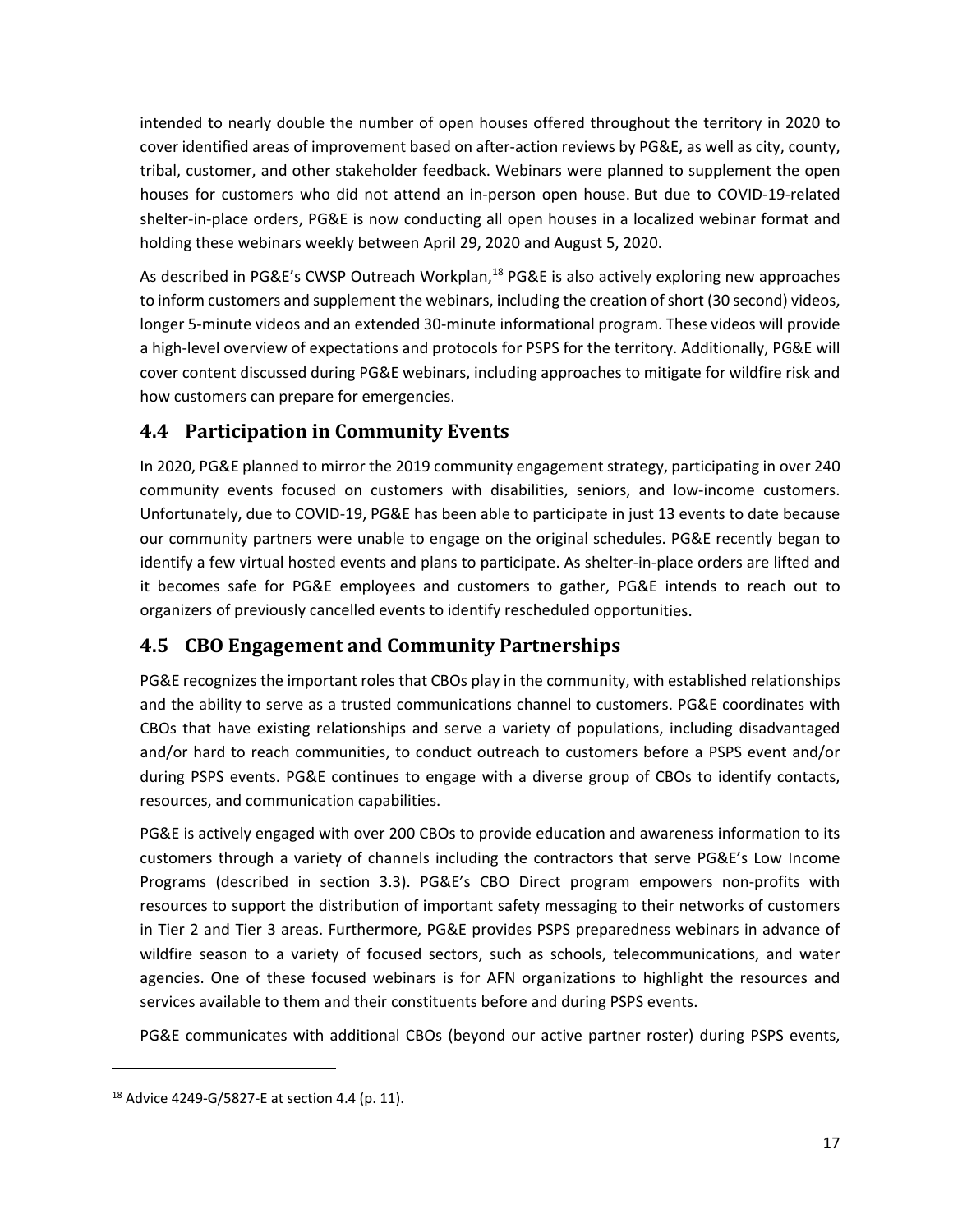sharing PG&E's PSPS information toolkit and/or provides one‐to‐one direct e‐mail communications to CBOs. PG&E continues to reach out to CBOs that are not currently engaged. Most of the CBOs have expressed interest in engaging with PG&E through an informational partnership, and some have indicated capabilities beyond information‐sharing, but will require funding to provide these resources during a PSPS event.

PG&E is exploring how to effectively partner with additional CBOs to meet the needs of our AFN customers, including developing resource (e.g., paid) partnerships beyond the educational partnerships that have been established. PG&E will continue to seek feedback and adopt recommendations from the variety on AFN advisory councils and oversight boards as described in section 2.2.

### **4.6 Accessibility and Translation of Communications**

PG&E provides translated communications to customers before, during and after a wildfire and/or PSPS event. In 2019, PG&E provided translated communications in six written languages (seven spoken languages): Spanish, Chinese (spoken: Cantonese and Mandarin), Vietnamese, Tagalog, Russian, and Korean. In response to CWSP Phase 2 D. 20‐03‐004, PG&E expanded its language translation offerings to six additional languages, as well as indigenous languages: Arabic, Punjabi, Farsi, Japanese, Khmer, and Hmong. In PG&E's May 15, 2020 Advice Letter 4249‐G/5827‐E, PG&E describes its approach for identifying prevalent languages in its territory based on the definition of "language prevalence" and data sources authorized to determine language prevalence in accordance with D.20‐03‐004. Additionally, PG&E describes the communication and outreach channels that will be leveraged before, during and after a wildfire and/or PSPS event, as well as the associated translations progress and plans. Please refer to this plan for more detail about the CWSP outreach and communication plans, and associate translations which are planned in 2020.

Furthermore, PG&E maintains a contact number, e‐mail address, as well as an online mailbox on www.pge.com for customers to request forms and brochures in alternate formats. PG&E continues to receive requests for communications in Braille, large print, and audio formats from customers using the online mailbox or by contacting PG&E's contact center.

In 2019, during PG&E's 23 CWSP‐focused open house events, customer literature and brochures about PSPS, emergency preparedness and planning, and Medical Baseline Program, were all available onsite in Braille, large‐print, Spanish and Chinese. In addition, a recording of the 2019 CWSP presentation is available in American Sign Language (ASL) and continues to be available on the webinar page on pge.com.<sup>19</sup>

PG&E has expanded in‐language support services through the promotion of a new, in‐language tool for customer-facing employees to utilize in the field during customer interactions, such as door knocks to Medical Baseline customers during PSPS events. The Insight App helps bridge the communication gap by allowing employees to converse and interact with customers who do not speak English or are

<sup>&</sup>lt;sup>19</sup> https://players.brightcove.net/1688216792001/NyJ21yKYe\_default/index.html?videoId=6144964790001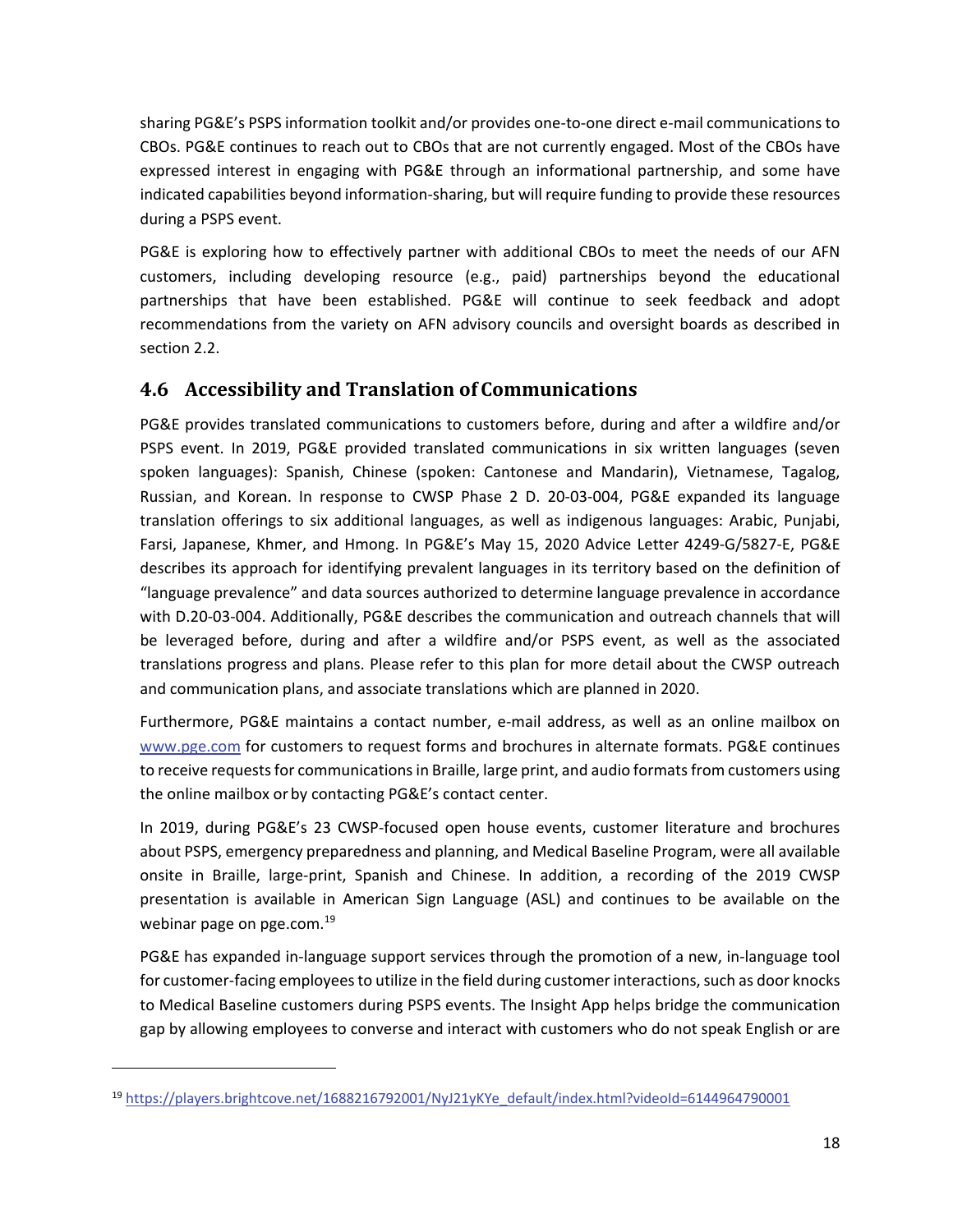deaf or hard‐of‐hearing in the field by providing video and/or audio translation for customers. PG&E is evaluating additional benefits for deploying this tool to more employees and contractors to remove language barriers with our customers.

During 2019 PSPS events, PG&E contracted with a third party to provide ASL Interpreters during daily PSPS press conferences and record basic emergency preparedness messages that were posted on social media and PG&E's website. In 2020, PG&E will continue to provide ASL interpreters during any press conferences, as well as collateral in accessible formats and work to translate critical safety messages and videos into ASL, among other languages.

# **5 In‐Event PSPS Customer Communications**

PG&E describes its PSPS event communication plan in its 2020 Wildfire Mitigation Plan (Section 5.6.2.4 Customer, Agency, and External Communications in PG&E WMP), as well asin its Community Wildfire and PSPS Outreach Workplan (Advice Letter 4249‐G/5827‐E).

PG&E will continue to use all communication channels available during an event, including direct‐to‐ customer notifications sent via phone, text and email, website, call center support, media engagement (multi‐cultural news outlets, earned and paid media, social media), and collaboration with Public Safety Partners and CBOs. Using the multi‐channel communication approach enables PG&E to notify and engage with potentially impacted public safety partners, critical facilities, Medical Baseline customers, all other customers, and the general public. Below describes the additional AFN‐focused communications and support that is offered during PSPS events, and improvements PG&E developed since the 2019 PSPS season to optimize the AFN customer experience.

# **5.1 Notifications for Medical Baseline and Life Support Customers**

PG&E provides additional notifications for customers enrolled in its Medical Baseline Program<sup>20</sup> due to potentially life‐threatening implications that power outages may have on a customer who relies on either gas or electric service for life sustainability or mobility due to medical conditions.

As described in PG&E's 2020 Wildfire Mitigation Plan, $^{21}$  throughout a PSPS event, PG&E sends automated notifications to Medical Baseline customers via phone, text and email. All notifications to Medical Baseline customers request a confirmation that the notification was received, and the notifications continue on an hourly basis until the customer verifies receipt of the notifications (e.g., by answering the phone, pressing any key to confirm receipt or opening their email). If a customer does not confirm receipt, PG&E will conduct door knocks to confirm the message is received in advance of de‐energization. These extra notification steps are taken to ensure our medically sensitive customers are aware it is time to prepare and activate their emergency plan.

If, during the door knock site visit, it is determined that translation support is needed, PG&E

<sup>&</sup>lt;sup>20</sup> Notifications also include Medical Baseline customers that are tenants of master metered accounts.

<sup>21</sup> See PG&E 2020 WMP, pp. 5‐304 – 5‐305.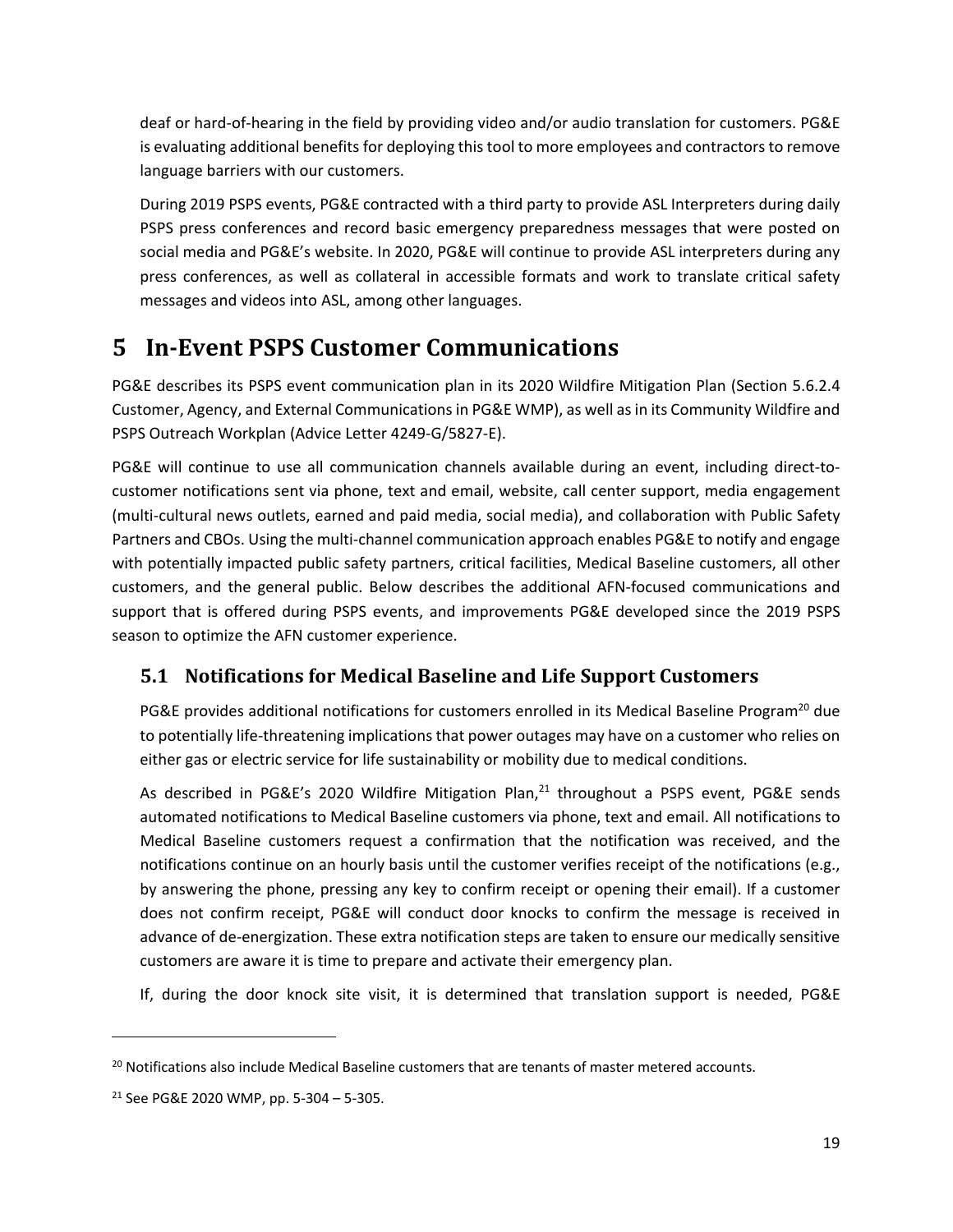representatives can use Language Line Services to communicate with the customer by either utilizing the "Mobile Insight" app for video interpretation or by reaching an interpreter over the phone for assistance. If a customer is not home when the door knock visit takes place, a door hanger is left at the customer's door to notify the customer that PG&E visited.

### **5.2 2020 Event Notification Improvements**

PG&E has redesigned its customer notifications based on feedback from customer research and notification message testing (see Section 2.1) and feedback received by parties to the PSPS proceeding. In its notifications planned for 2020, PG&E will provide more information, sooner, and directly to customers.

Below are highlights to the changes made to the Medical Baseline‐focused notifications:

- Providing links in the notifications to resources available for access and functional needs (AFN) populations, including Medical Baseline customers, which is also a key resource link on PG&E's alert site;
- Giving Medical Baseline customer notifications with improved instructions and options to acknowledge notification receipt, to prevent the need for an in‐person visit ("door knocks"); and
- Re-designing notifications to highlight critical information, including added street/address information, and estimated shutoff and restoration times from the initial contact. Providing this added information upfront is especially important for Medical Baseline customers to give them appropriate time to prepare and take action to make the necessary accommodations for PSPS‐ related outages.

### **5.3 Focused Efficiencies to Reduce Medical Baseline Door Knocks**

In 2020, PG&E has made a significant effort to improve event notifications to Medical Baseline customers to ensure door knock resources are available for those who truly require an in‐person notification and visit. Key changes toward this goal include:

- Revising Medical Baseline in‐event notifications to lead with the request to verify receipt of message;
- Sending multiple rounds of direct mail to all Medical Baseline customers who required a door knock in 2019, and to those who have no and/or missing contact information (phone and email), encouraging them to update their contact information;
- Calling all 1,137 customers who required a door knock every time they were impacted by a PSPS event in 2019 (because they never verified receipt of the customer notifications). Representatives spoke to approximately 500 of these customers to educate them on the importance of acknowledging receipt of the message and confirmed contact information;
- Currently calling all 6,035 Medical Baseline customers who needed a truck roll at least once (but not every time like the group above) to validate contact information and educate them on the importance of acknowledging receipt of the message; and
- Improving customer contact data quality to maximize the opportunities for customers to be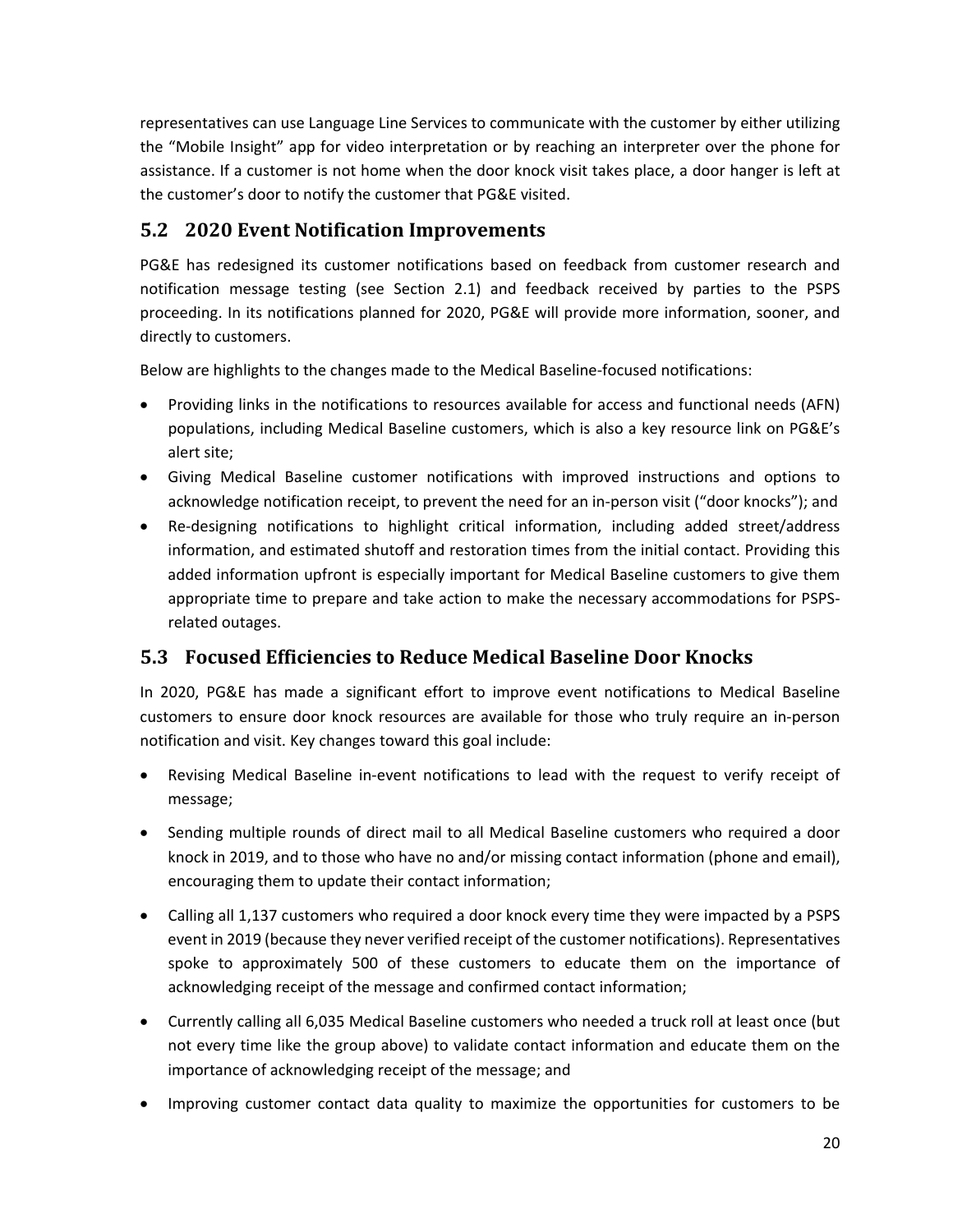notified prior to de‐energization. As described in 2019 PSPS event reports, some customers were not notified directly by PG&E during the 2019 PSPS events, in part because some customers have no or invalid contact information in PG&E's files. To date, PG&E has reduced the total number of customers with no or invalid contact information by 75% (from approximately 68,000 to less than 17,000). Of this population, the number of Medical Baseline customers with no or invalid contact information was reduced by 90% (from approximately 800 customers to 80).

In addition to the effort to reduce the number of door knocks made during events to medical Baseline customers, PG&E has made significant efforts to improve the reporting and information sharing with authorized agencies during PSPS events. This includes improving the processes for sharing lists of Medical Baseline customers affected by a shutoff with their individual notification status and contact information. PG&E is working to further automate these processes, including providing mapped locations of medical baseline customers for cities, counties and tribes via the PSPS Portal.

### **5.4 Dedicated CBO Liaison During PSPS Events**

PG&E recognizes the value for our customers in obtaining information from a trusted community partner. That is why PG&E has staffed a PSPS CBO Liaison to manage two-way communications with CBO partners during PSPS events. Partner CBOs will be invited to a once‐daily Cooperator Call that shares PSPS event situational updates to key public safety partners. They will receive updates via email and have access to a dedicated email box during events. In addition, PG&E will refer our Medical Baseline customers to participating regional ILCs to coordinate the appropriate support through the Disability Disaster Access and Resources Program described in Section 3.1 during PSPS events.

# **5.5 Website**

All customers need accurate and timely information in order to plan and prepare for PSPS events. PG&E recognizes that our website is a key communication channel to provide critical information. Following the PSPS‐related outages in 2019, PG&E immediately upgraded its website resources to withstand higher levels of traffic during a PSPS event. PG&E describes the web‐focused scalability and stability improvements in its bi-weekly Correction Action reports filed in compliance with the Assigned Commissioner's Ruling (ACR) issued January 30, 2020, in R.18‐12‐005 (Section 1). PG&E also describes the existing and planned translation approaches for its website in its CWSP Outreach Workplan (Section 4.1). In 2020, PG&E is continuing to make improvements to the website as follows:

- Moving pge.com into the cloud for improved scalability;
- The most-heavily used PSPS tools have been moved to a new standalone alert site. The alert site is a cloud-based website built specifically for emergencies that allows functions to scale up and down as needed; and
- The new cloud based alert site has been tested to accommodate 5 million page requests per hour, was designed with limited graphics and content to help pages to load quickly, has targeted load timesto be complete within 4‐7 seconds, has new layouts and functionsto allow searching (vs. scrolling); and is currently available in seven languages, which will be expanded in 2020 in compliance with CPUC CWSP Phase 2 Decision (D. 20‐03‐004).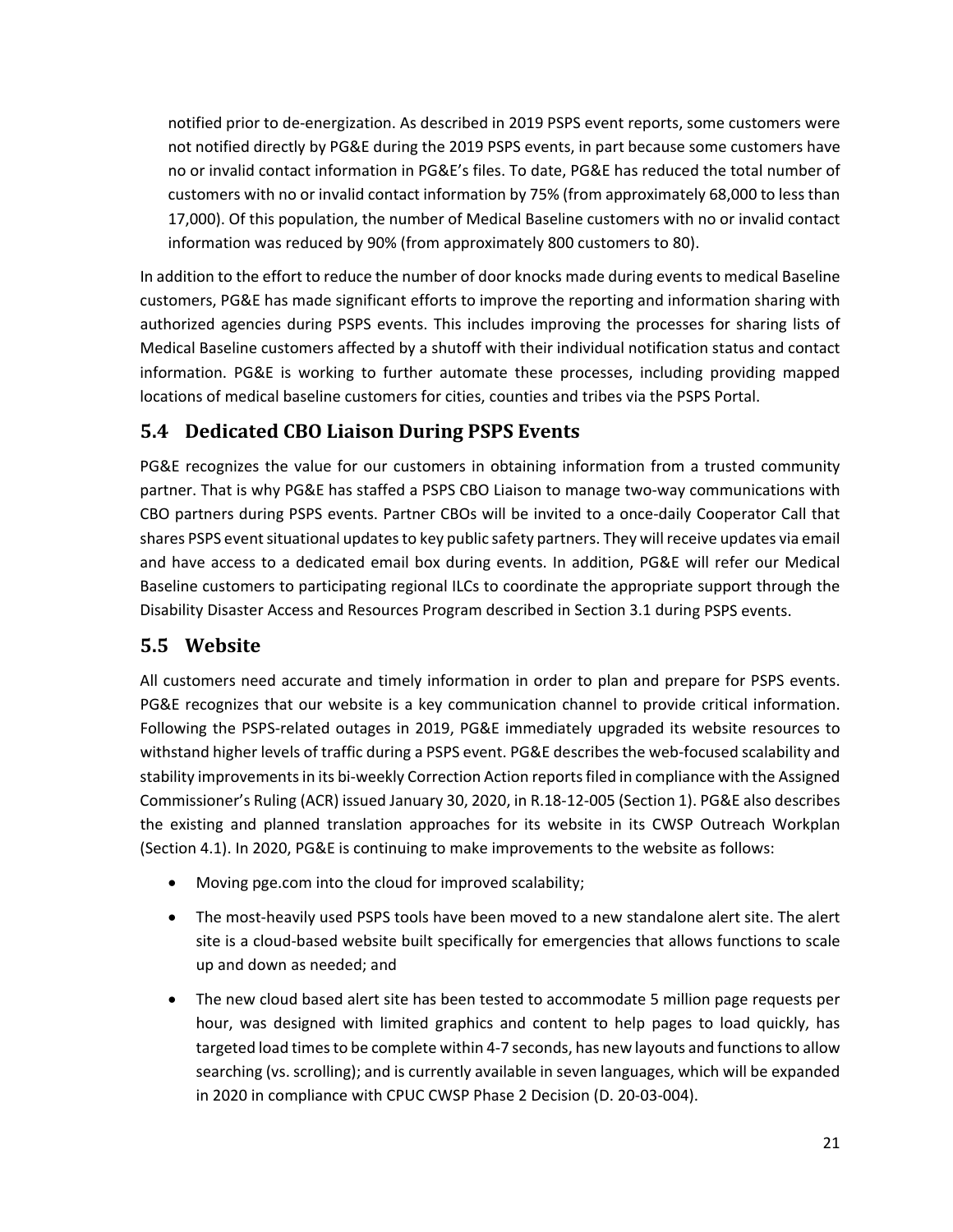PG&E will continue stress‐testing the website and PSPS features as the 2020 wildfire season approaches, including conducting tests before each PSPS event to ensure site accessibility and stability.

### **5.5.1 Website Accessibility**

PG&E is committed to ensuring its website is accessible and usable for all customers. PG&E continues to develop processes and procedures, vetted by Level Access, to guide its teams toward providing content that complies with Web Content Accessibility Guidelines (WCAG) 2.0 Level AA guidelines. These include processes for designers, web developers, and for the creation of accessible videos, PDFs, Excel spreadsheets, Word documents, PowerPoint presentations and emails.

PG&E continues to review and update, as needed, its policies for digital content, including websites, mobile applications, and other materials posted online, to ensure that its website content is accessible to customers with disabilities. As PG&E develops new content for www.pge.com and newly launched applications used by customers, PG&E tests for compliance with WCAG 2.0 Level AA standards and remediates, where possible, to ensure new products meet PG&E's standards. PG&E also ensures videos on www.pge.com comply with WCAG 2.0 Level AA requirements by having transcripts, closed captioning, and by making audio description available.

### **5.5.2 PSPS AFN Focused Website**

In addition to the PSPS‐related websites which are accessible and translated, PG&E also maintains a special resources web page<sup>22</sup> for customers to highlight PSPS impact mitigation resources that are available during an event, including an overview of the services provided through PG&E's partnership with CFILC as described in Section 3.1, and a list of local ILCs to contact. The site also includes a video of an ASL interpreter that provides an overview of the resources available through local ILCs.

As described in Section 5.2, this website link is included in all PSPS event customer email and automated voice phone call notifications to ensure all customers are made aware of these resources during an event.

### **5.6 Other Forms of PSPS Event Notifications**

PG&E is committed to ensuring all potentially impacted customers, and interested parties, are made aware of potential PSPS events, in order for these stakeholders to adequately prepare as needed. PG&E uses the forms of in‐event communications listed below as well as those described above:

 **Media Engagement:** PG&E engages with the media, including multi‐cultural news organizations, throwing press releases, augmenting paid advertising, issuing radio spot advertisements, conducting and live streaming news conferences with ASL translators, and participating in media interviews. In turn, these media organizations may provide communications on the radio,

<sup>22</sup> www.pge.com/specialresources